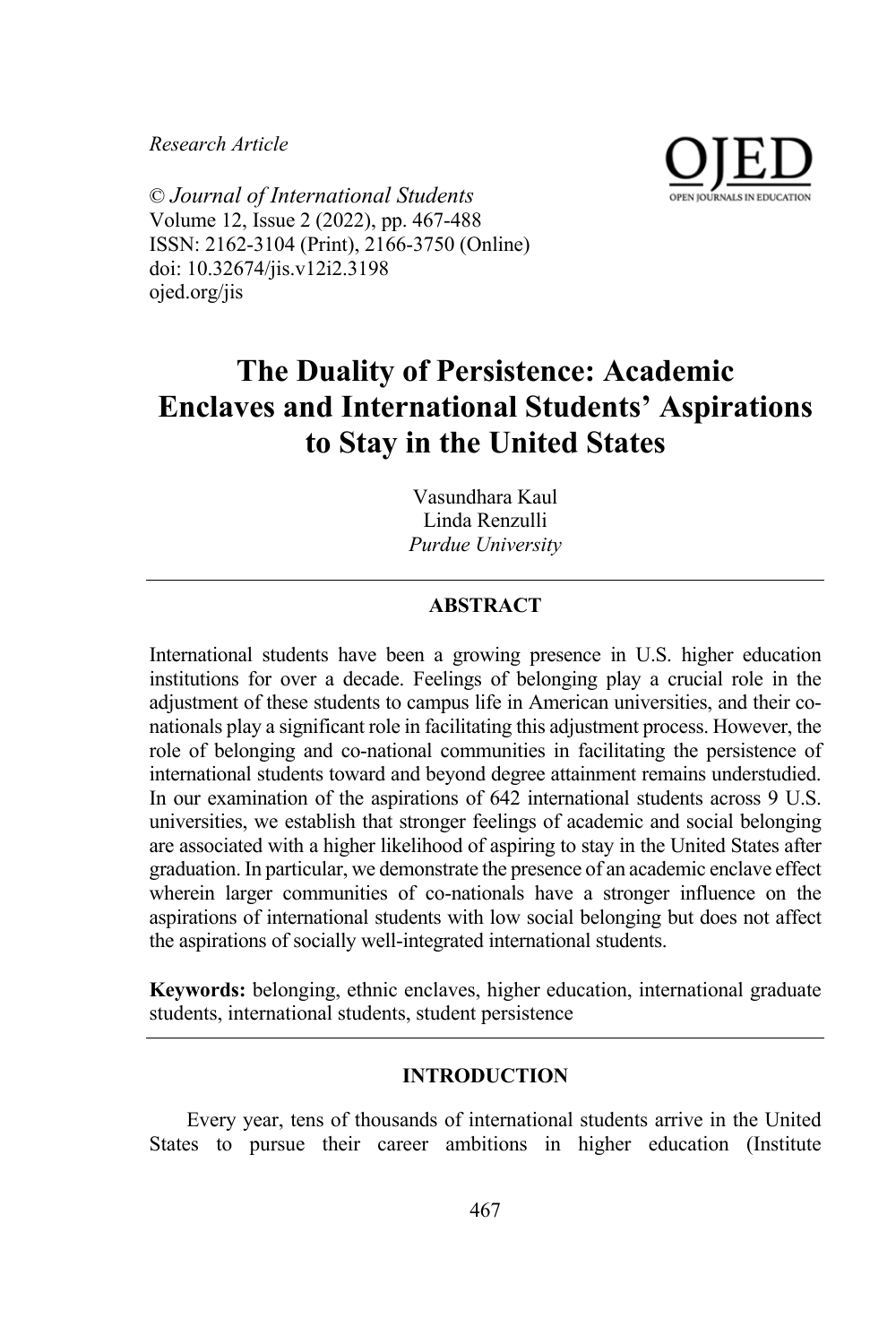International Education [IIE], 2020a). For many, the beginning of their higher education journey also marks the start of the gradual process of incorporation into American society. A critical moment in this incorporation process is whether these students choose to stay in the United States upon graduating from their institutions. In this paper, we examine the factors that determine the outcome of this critical juncture in an international students' life. In particular, we ask two key questions: how do feelings of belonging shape international students' aspirations to stay in the United States? And how do university-level factors—conational diversity specifically—alter this association?

The role of feelings of belonging in facilitating international students' adjustment to campus life (Glass & Gesing, 2018; Kaya, 2020; Tang et al., 2018; Wang & Freed, 2021) and its positive impact on international students' psychosocial well-being is well-established (Cho & Yu, 2015; Khanal & Gaulee, 2019). There is also a growing body of scholarship on recruitment and retention of international students. However, these studies primarily focus on factors such as institutional funding and support services, and immigration policy (Bista & Foster, 2011; Glass et al., 2013; Srivastava et al., 2010). The role of feelings of belonging in shaping the persistence of international students in U.S. higher education institutions remains understudied (Garcia et al., 2019; Mamiseishvili, 2012). Further, while the importance of co-nationals in engendering feelings of belonging amongst international students is recognized (Rivas et al., 2019; Tang et al., 2018), whether these groups create different paths of persistence for different groups of international students has not been examined.

Our concept of academic enclaves, defined as the concentration/density of students from the same country of origin (co-nationals) in the same university, provides a more nuanced model of international student persistence. In particular, we demonstrate the duality of structure (Giddens, 1979) wherein communities of co-nationals encourage persistence by facilitating feelings of belonging for one group of international students and have no effect on another group. We contribute to the scholarship on belonging of international students by demonstrating how these feelings in tandem with institutional characteristics give rise to heterogeneity in the international student experience and persistence in the United States.

# **LITERATURE REVIEW**

#### **Belonging and Persistence**

We emphasize the importance of understanding the lived experiences of international students in this study instead of focusing on individual students' ability to incorporate themselves into the dominant culture of their universities. Since the concept of belonging acknowledges the inherent subjectivity of the incorporation process, we employ it to understand international students' experiences in higher education institutions. Further, we anticipate these feelings will play a critical role in ensuring the retention of international students just as they do for American students, particularly students of color (Hausmann et al., 2007; Museus et al., 2017).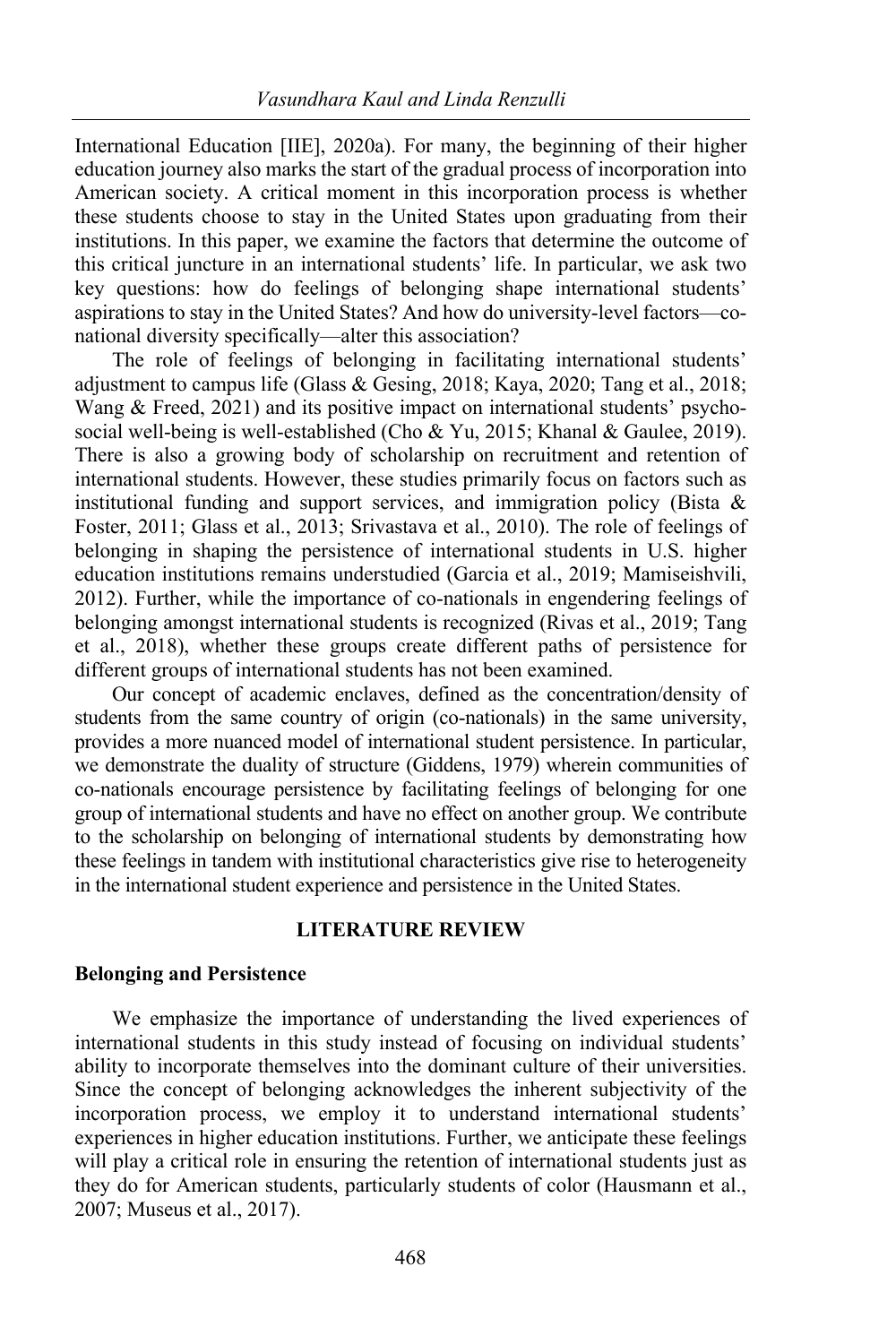Feelings of belonging are contingent on individual student characteristics as well as the student's evaluation of their educational environment. Belongingness is understood as the feeling of connectedness and the idea that one matters to others (Rosenberg & McCullough, 1981) and students' psychological sense of connection to their campus community (Hurtado & Carter, 1997). Belonging is also operationalized as a function of perceived support from peers, teachers, and family members (Johnson et al., 2007; Strayhorn, 2008). Drawing on Strayhorn's definition of belongingness as "students' perceived social support on campus, a feeling or sensation of connectedness, the experience of mattering or feeling cared about, accepted, respected, valued by, and important to the group (e.g., campus community) or others on campus (e.g., faculty, peers)" (2012, p. 3), we use a conceptual definition of belonging that allows us to examine how supported and included international students feel not only in their interactions but also with respect to the resources and networks they need to succeed.

Using the concept of belonging allows us to acknowledge that students engage in subjective evaluations of their integration which vary based on the context (Strayhorn, 2012) rather than adhering to a set of universal and objective criteria for integration. Further, it allows for the recognition that students' feelings of belonging can be fostered in multiple ways across different contexts and does not necessitate their integration into the dominant culture of the university. After all, "some student communities are developed as forms of resistance to the larger institutional culture, but they will still represent unique areas where students' views of themselves and their aspirations converge" (Strayhorn, 2012, p. x).

#### **International Students' Belonging**

Feelings of belonging often take on heightened significance in certain contexts and certain times (Strayhorn, 2012). One such instance is when individuals are in unfamiliar and foreign contexts where they are more likely to perceive themselves as being marginal to the mainstream life of college (Anderman & Freeman, 2004; Strayhorn et al., 2013). Academic and social interactions that constitute campus life in American universities present such unfamiliar and foreign contexts to international students. In fact, the marginalization and isolation that international students experience in U.S. universities, particularly in social interactions with American colleagues and local community members, is well documented (Kaya, 2020; Khanal & Gaulee, 2019; Wang & Freed, 2021). In addition to facilitating academic achievement and psychological well-being, feelings of belonging play a central role in facilitating the persistence of American students toward the final goal of degree attainment in higher education institutions (Maestas et al., 2007; Museus et al., 2017). Preliminary examinations of international undergraduate students' experiences in U.S. colleges also suggest that an increase in their sense of belonging reduces their withdrawal from college (Garcia et al., 2019; Mamiseishvili, 2012).

We build on this evidence in two key ways. First, we make international students' aspirations to stay in the United States after graduation our focal point of inquiry. Thus, we are able to extend the understanding of international student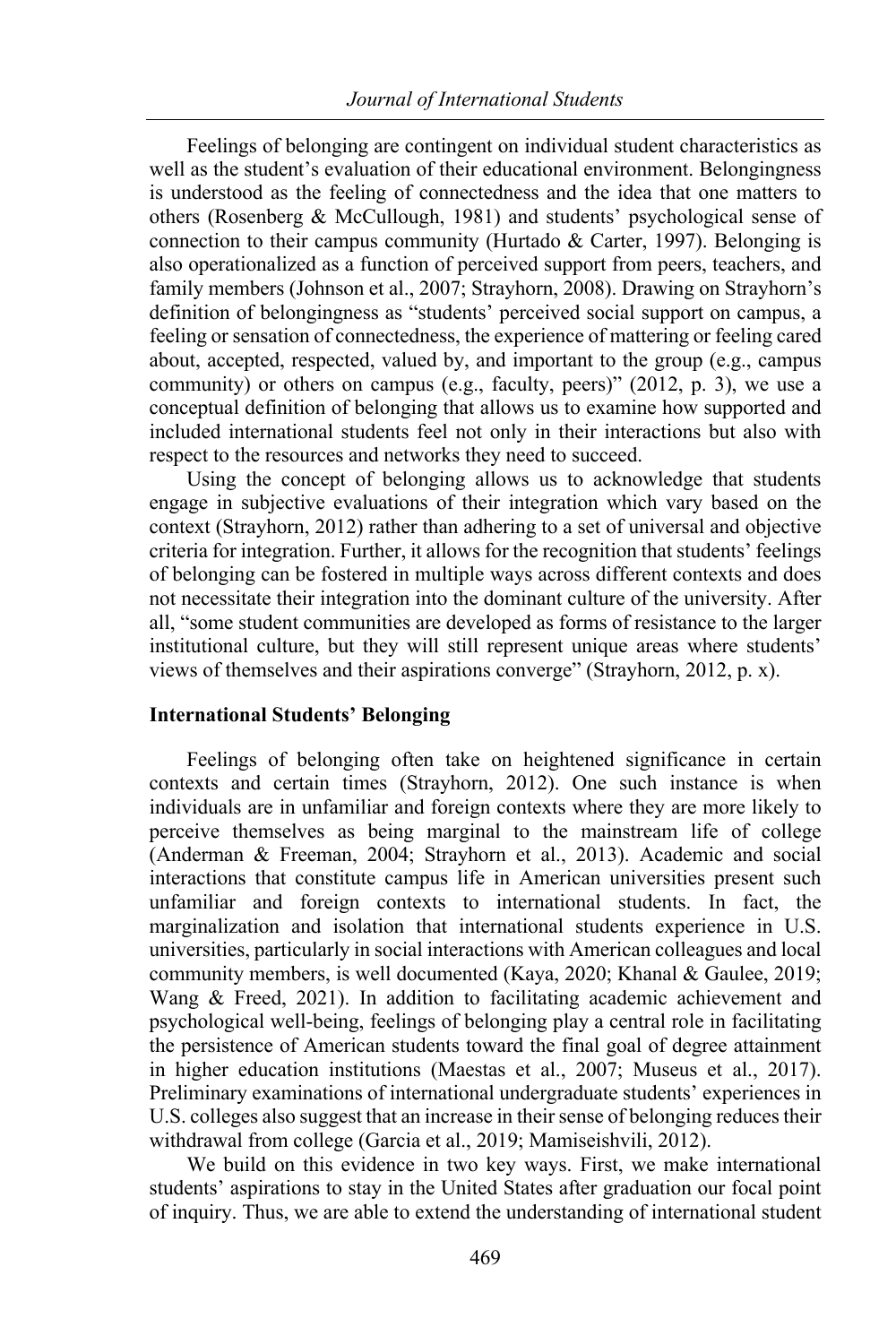persistence beyond the commonly examined outcome of degree attainment. Although an international student's presence in the United States after graduation is constrained by several legal factors, aspirations to persist are foundational to the movement toward this final goal. We propose that these aspirations are indicative of the probability of international students transitioning into the U.S. labor market, an area of the immigrant experience that remains underexamined. Second, we only focus on graduate student experiences because being a graduate student comes with its own set of challenges which are distinct from the challenges faced by undergraduate students (Brunsting et al., 2018; Le et al., 2016).

Experiences of domestic and international students indicate the presence of two key dimensions to feelings of belonging—one engendered by the students' academic interactions (i.e., academic belonging) and another by the students' social ties (i.e., social belonging). Increased academic interactions and engagement—discussions with peers about course content, tutoring other students, frequent discussions with faculty members—are strongly associated with feelings of belonging (Horne et al., 2018; Hurtado & Carter, 1997; Maestas et al., 2007). Social interactions that result in the establishment of meaningful relationships with other students and faculty on campus and participation in student organizations also play an important role in bolstering feelings of belonging (Glass & Gesing, 2018; Hurtado & Carter, 1997; Strayhorn, 2012; Yao, 2016). Further, preliminary evidence also suggests that academic and social integration influence international students' persistence in opposite directions (Mamiseishvili, 2012). Thus, we examine academic belonging and social belonging separately.

Given the centrality of feelings of belonging in reducing social isolation and improving academic achievement, we propose that international students' feelings of academic and social belonging are critical in determining their persistence within and beyond their universities in the United States. We hypothesize:

- H1(a): International students with higher levels of academic belonging are more likely to aspire to stay in the United States than those with low levels of academic belonging.
- H1(b): International students with high levels of social belonging are more likely to aspire to stay in the United States than those with low levels of social belonging.

# **The Academic Enclave Effect**

Co-national students play a critical role in facilitating feelings of belonging for international students (Glass et al., 2013; Rivas et al., 2019; Tang et al., 2018). Students from the same country studying in U.S. universities help each other maintain connections with their home culture and language (Du & Wei, 2015; Rivas et al., 2019), provide alternatives to participating in mainstream campus culture (Rose-Redwood & Rose-Redwood, 2013), and are a source of valuable information on how to survive in a foreign country (Tang et al., 2018). Rather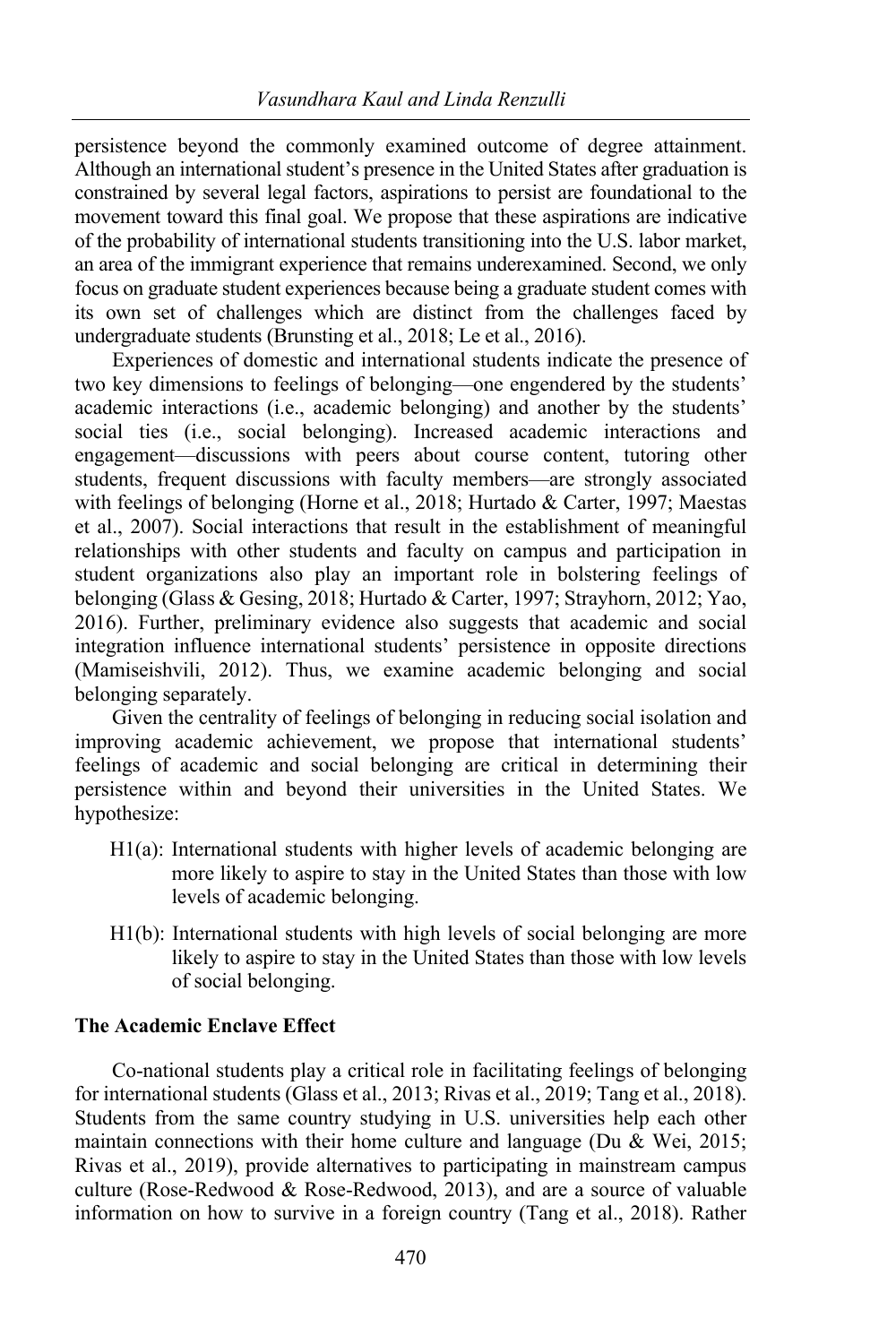than assume that all international students respond similarly to the presence of conationals, we build on this evidence to examine whether the presence of conationals has a differential impact on the aspirations of persistence for different groups of graduate international students.

Drawing on the concept of ethnic enclaves, we propose that a concentration of international students from the same country in the same U.S. university creates "academic enclaves." Ethnic enclaves are best characterized as tight knit networks of co-ethnic migrants within a specific geographical location. Typically, these areas have a high concentration of residency and business operations of a particular migrant minority group that has a distinct cultural character (Hikido, 2018; Kosta, 2019; Toussaint-Comeau, 2008). Further, ethnic enclaves serve multiple economic and social functions including the provision of economic opportunities and encouraging feelings of belonging (Bouk et al., 2013; Portes & Manning, 2013).

The primary utility of ethnic enclaves lies in the close social networks that they help foster since these networks provide access to resources and help members navigate racial hostility and discrimination (Portes & Jensen, 1989; Portes & Manning, 2013). Close social networks serve similar functions for communities of co-national international students; they insulate their members from physical harm and social stigma, facilitate academic engagement, help in the maintenance of one's national identity, and facilitate social cohesion through cultural activities (Guo & Chase, 2011; Page, 2019). In our conceptualization, we emphasize the academic nature of enclaves because they are created by the transnational inflow of co-nationals into the very specific organizational setting of academic institutions.

While the importance of co-nationals in facilitating international students' feelings of belonging is well supported (Glass et al., 2013; Rivas et al., 2019; Tang et al., 2018), this evidence does not account for the heterogeneity in the distribution of international students across the United States. The overall population of international students is not equally distributed across all universities with some universities attracting larger proportions of international students than others (IIE, 2020c). Furthermore, not all nationalities are equally represented in the growing diversity of U.S. higher education institutions (IIE, 2020b). For instance, the international student population from China and India is usually larger than that from Somalia and Morocco. Thus, some nationalities in the international student community constitute an "ethnic majority" while others form an "ethnic minority" (Geven et al., 2016).

The ethnic density hypothesis posits that members of immigrant groups are more likely to experience better mental health outcomes when they are surrounded by higher proportions of people of the same ethnicity (Bécares & Nazroo, 2013; Das-Munshi et al., 2010). The presence of co-ethnics buffers the detrimental effects of interpersonal racism and discrimination on the health of ethnic minorities. Similar positive effects of co-ethnic ties in the form of social support and increased feelings of belonging have been noted for students studying in schools with a higher share of co-ethnics (Geven et al., 2016). Immigrants'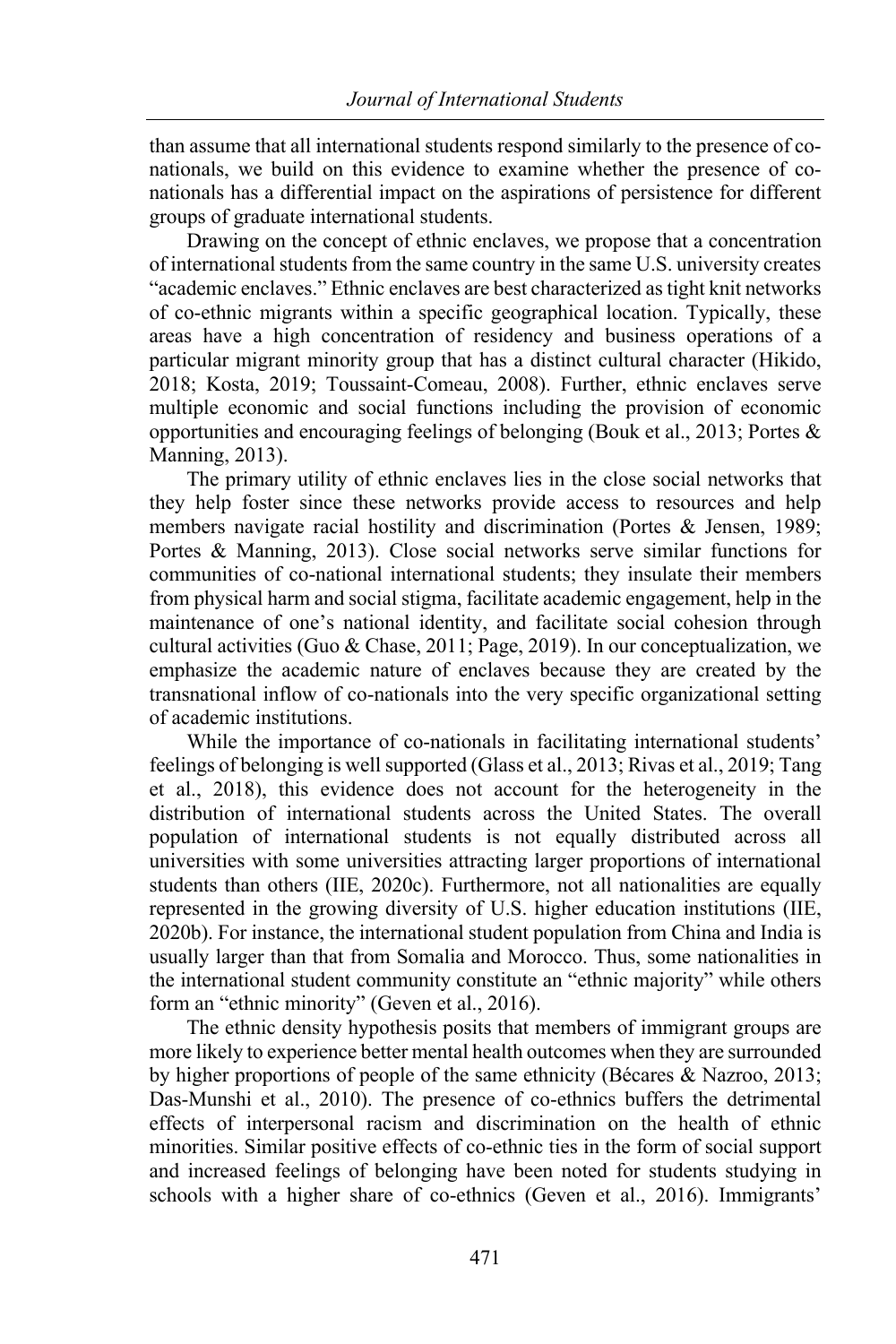income is also positively influenced as the proportion of co-ethnics living in their residential communities increases (Andersson et al., 2014).

Building on this density proposition, we anticipate that variations in the concentration of co-nationals of international students will shape the environment in which international students operate and the extent to which their feelings of belonging translate into aspirations to persist in the United States For instance, between two international students with the same level of academic or social belonging, we expect the student surrounded with more co-nationals to be more likely to aspire to persist in the United States after graduation. After all, preliminary evidence suggests that both international and domestic students find their campus climates to be more inclusive in the presence of more international students (Zhao et al., 2005), which is likely to impact their belongingness and persistence. Thus, we hypothesize that:

- H2(a): The association between academic belonging and aspirations is moderated by the size of a student's co-national community. As the size of a student's co-national community increases, the association between academic belonging and aspirations is stronger.
- H<sub>2</sub>(b): The association between social belonging and aspirations is moderated by the size of a student's co-national community. As the size of a student's co-national community increases, the association between social belonging and aspirations is stronger.

# **METHODS**

We utilize several data sources to examine our research questions.

# **International STEM Graduate Student in the U.S. Survey**

The "International STEM graduate student in the United States Survey 2015" (Han et al. 2015) is the most recent, publicly available dataset on the experiences of international students. The online survey was conducted with domestic and international graduate students who were enrolled in STEM disciplines at the 10 U.S. institutions with the largest total number of enrolled international students in 2013–2014—Arizona State University, Columbia University, Michigan State University, New York University, Northeastern University, Purdue University, University of California-Los Angeles, University of Illinois-Urbana Champaign, University of Southern California, and University of Washington at Seattle (Han & Appelbaum, 2016). In 2019–2020, nine of these ten institutions continue to be amongst the top 15 U.S. schools with the highest international student population (IIE, 2020c).

A total of 2,810 graduate students from 114 departments across the 10 institutions participated in the survey (see Han et al. (2015) for response rate details). Of the 2,493 students who completed the survey, 836 students were international students. The analysis presented in this paper draws on information collected from these 836 students. We were able to identify the university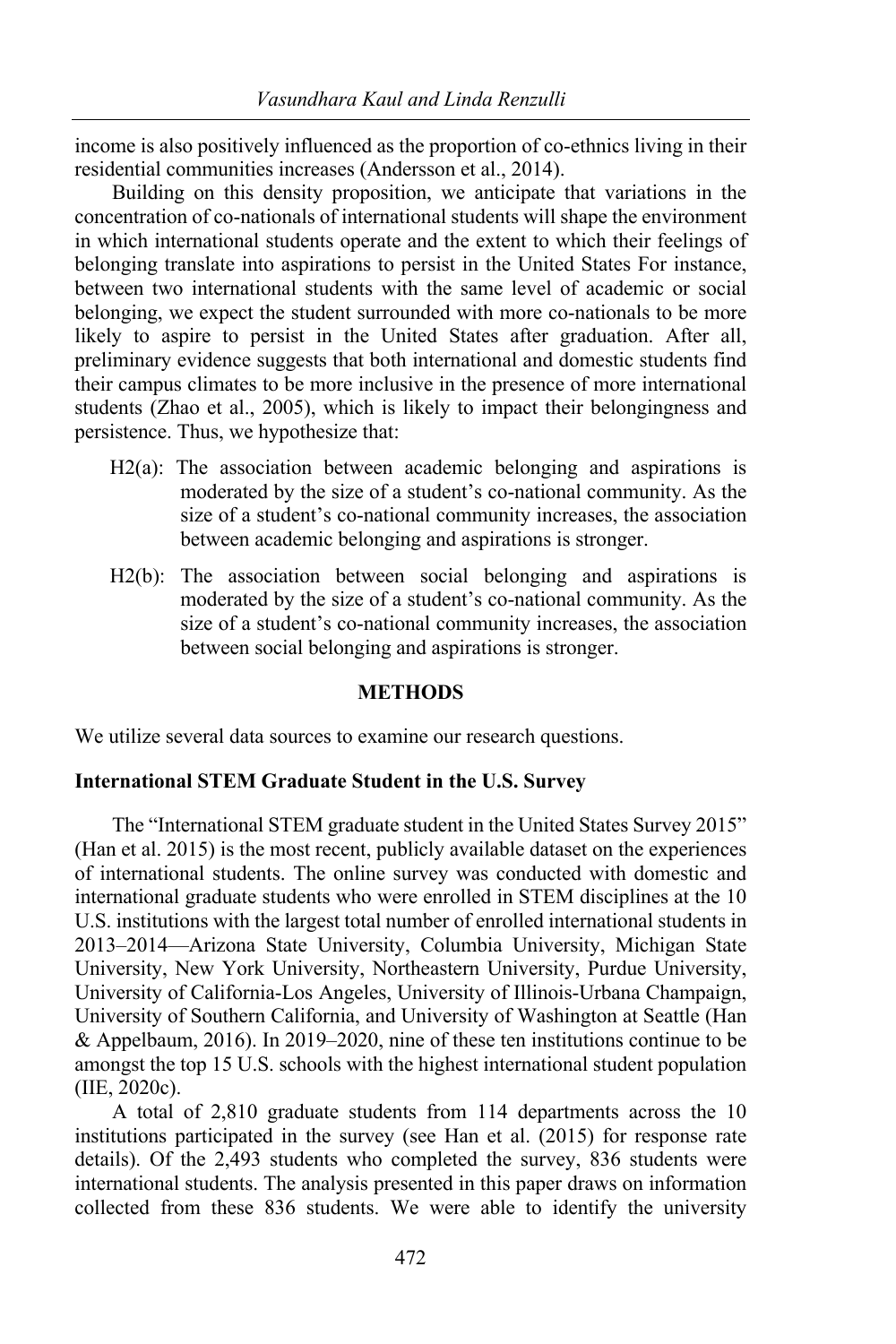affiliation of 667 of these students across the 10 universities using their email addresses and the latitude-longitude coordinates collected by Qualtrics. More details about this process are available on request from the authors. After accounting for missing data, our final sample consists of 642 international students across nine universities. The sample characteristics are presented in Table 1.

| Variable                  | Frequency | Percentage |
|---------------------------|-----------|------------|
| Gender                    |           |            |
| Men                       | 394       | 61.00      |
| Women                     | 237       | 37.00      |
| Do not want to respond    | 11        | 2.00       |
| Country of Origin (Top 3) |           |            |
| China                     | 190       | 29.60      |
| India                     | 170       | 26.48      |
| Taiwan                    | 21        | 3.27       |
| Discipline                |           |            |
| Life Sciences             | 103       | 16.04      |
| Physical Sciences         | 89        | 13.86      |
| Engineering               | 221       | 34.42      |
| <b>Mathematics</b>        | 61        | 9.50       |
| Computer Science          | 85        | 13.24      |
| Other                     | 83        | 12.93      |

# **Table 1: Sample Characteristics (***N* **= 642)**

## *International Student Enrollment*

Nine of the ten universities in the sample make their international student enrollment data, including their distribution by country of origin, publicly available. The only exception is Northeastern University and therefore it was dropped from the sample. We utilize the Fall 2014 enrollment reports of the remaining nine universities to determine the proportionate representation of each country in the international student population of each university. Of these nine universities, two universities—Arizona State University and the University of Southern California (Los Angeles)—only provide data for the top 15 countries from where they receive the highest enrollment of international students. In our sample, only eight students' country of origin, across both universities, was not included in the top 15 countries. Hence, these students were removed from our analysis.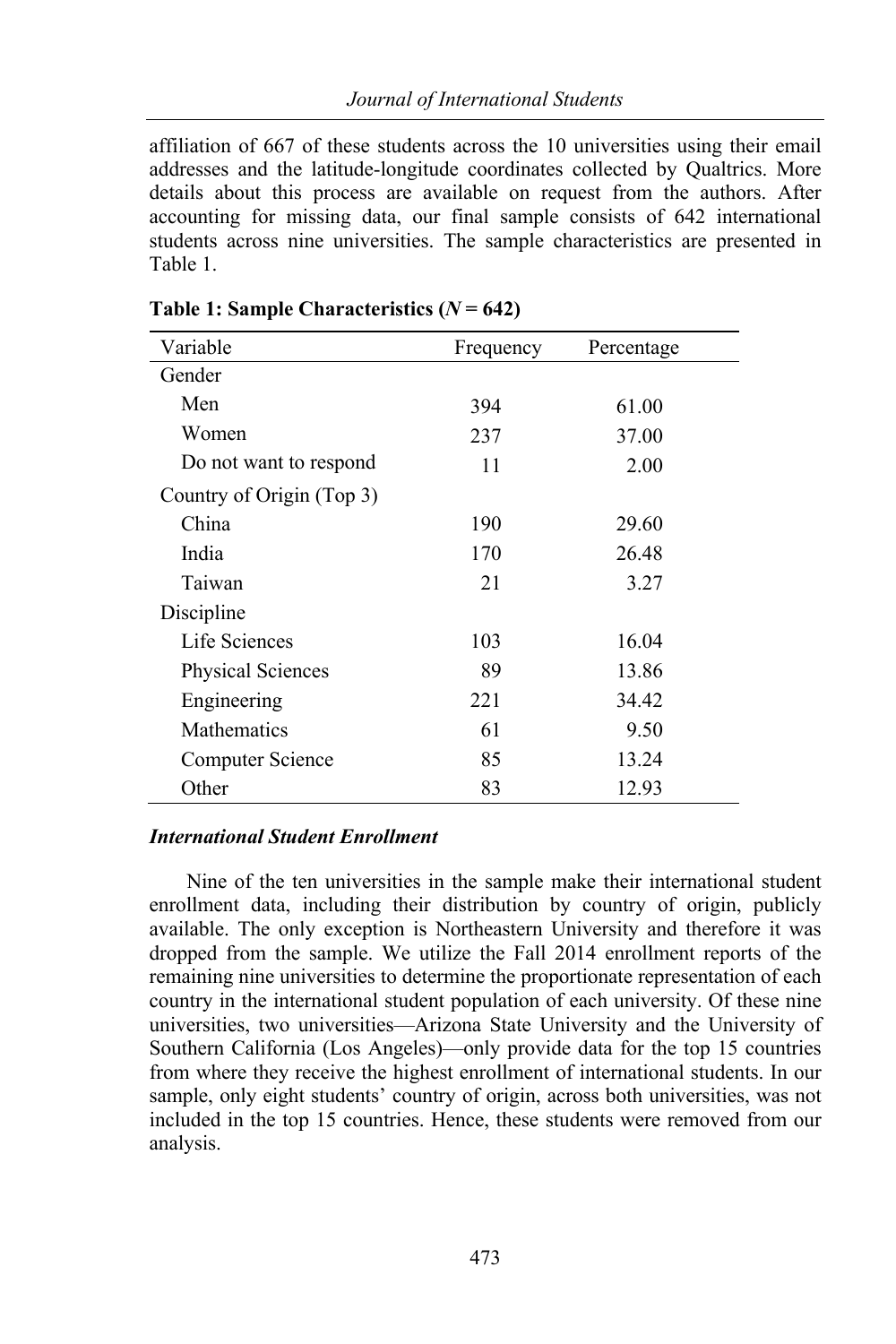#### *U.S. News & World Report 2018*

U.S. News provides education rankings and is a popular resource to access institutional-level data. We rely on their latest department rankings since rankings from past years are not publicly available.

#### *University Websites*

Information pertaining to the type of institution (private or public) and the location of the university (rural or urban) is drawn from individual university websites

#### *ETS Test Taker Data 2014*

The ETS publishes annual reports on the population of individuals taking the GRE every year across various demographic characteristics such as age, gender, race, U.S. citizenship status, and country of citizenship. We utilize the average quantitative and verbal GRE scores in 2014 for test takers from each country in our analysis.

#### *Variables*

Dependent Variable (DV). The key concept of interest in this study is international students' aspirations to stay in the United States after graduation. Aspirations is measured by asking international students whether they hope to remain in the United States after graduation.

Focal Independent Variable (IV). We employ two variables to measure the dimensions of belonging, i.e. (a) academic belonging, and (b) social belonging. Academic belonging is conceptualized as the feelings of belonging engendered by a student's interaction and engagement with faculty and peers on academic issues (Hurtado & Carter, 1997). We extend the definition to include engagement in different parts of the research process such as access to books and journals, and freedom to pursue self-proposed research. We measure academic belonging using seven items where each international student is asked to rate seven different facets of their U.S. academic experience, compared with their home country.

Feelings of belonging in each area are recorded on a 5-point scale ranging from very much worse (1) to very much better (5). The areas of interest are as follows: (a) open classroom discussions; (b) professors' teaching styles; (c) subject teaching matter; (d) access to books, magazines, journals, and databases; (e) freedom to openly debate established theories; (f) freedom to pursue new, selfproposed research directions; (g) collaboration with other graduate students in your lab. An aggregate academic belonging score is computed for each student by taking an average of responses across the seven areas (Chronbach's  $\alpha = 0.8294$ ).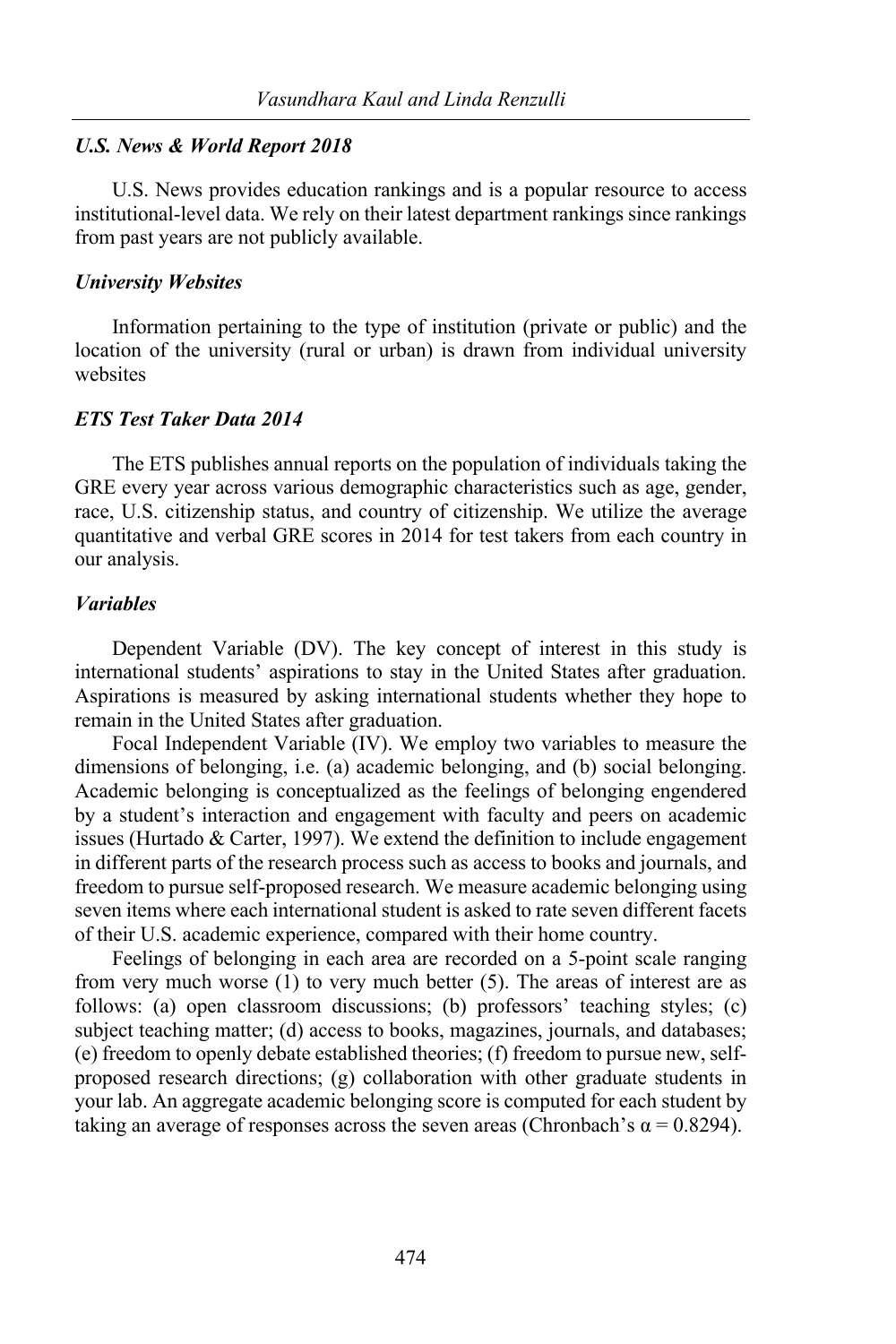Social belonging is conceptualized as the feelings of belongings kindled by a student's interactions with their peers and friends in non-work settings (Hurtado & Carter, 1997; Maestas et al., 2007; Walton & Cohen, 2007). We measure social belonging using the question "how do you feel you are treated by your colleagues and professors in the U.S. in comparison with those in your home country?" We recognize that this measure is limiting since (a) it does not refer to social interactions alone, and (b) it does not examine social interactions across multiple settings but condenses them into a single, aggregate measure. Nevertheless, in the absence of widely available secondary data on international students, we utilize it as a conservative measure to examine our theory.

International students' feelings of social belonging are recorded on a 5-point scale ranging from 'treated much worse (1)' to 'treated much better (5)'. Given the categorical nature of the dependent variable and limited sample size, social belonging was recoded into a binary variable with the categories of 'Better' (1) and 'Not Better' (0) to facilitate meaningful comparisons.

A key characteristic of all the items used to construct these two measures of belonging is their relational nature; the items capture a students' feelings of academic and social belonging in the United States compared with their home country. Such a conceptualization reaffirms a key premise of the belonging framework that feelings of belonging are subjective in nature and vary across contexts. Further, a framing of this nature ensures that the same subjective experience is being captured for all international students, i.e., their experience in the United States compared with their home country.

*Moderating Variable (MV).* To examine the effect of academic enclaves on students' integration and aspirations, we employ co-national concentration as the key moderating variable in our analysis. Thus, we measure the concept of academic enclaves as the concentration of each nationality in an individual university. The international students in the survey reported their nationality across 79 different countries. Since most of these countries have extremely low representation (less than 1% of the total international student population) in each university, the distribution of the percentage of country representation was skewed to the right. To address this skewness, we performed a log transformation of the percentage of the international student population represented by each country in a university to arrive at a more normally distributed curve.

# **Control Variables**

We control for several factors that are associated with our dependent and independent variables: department prestige, gender, type of institution and location of institutions, and GRE scores. Details of these variables can be found in Table 2.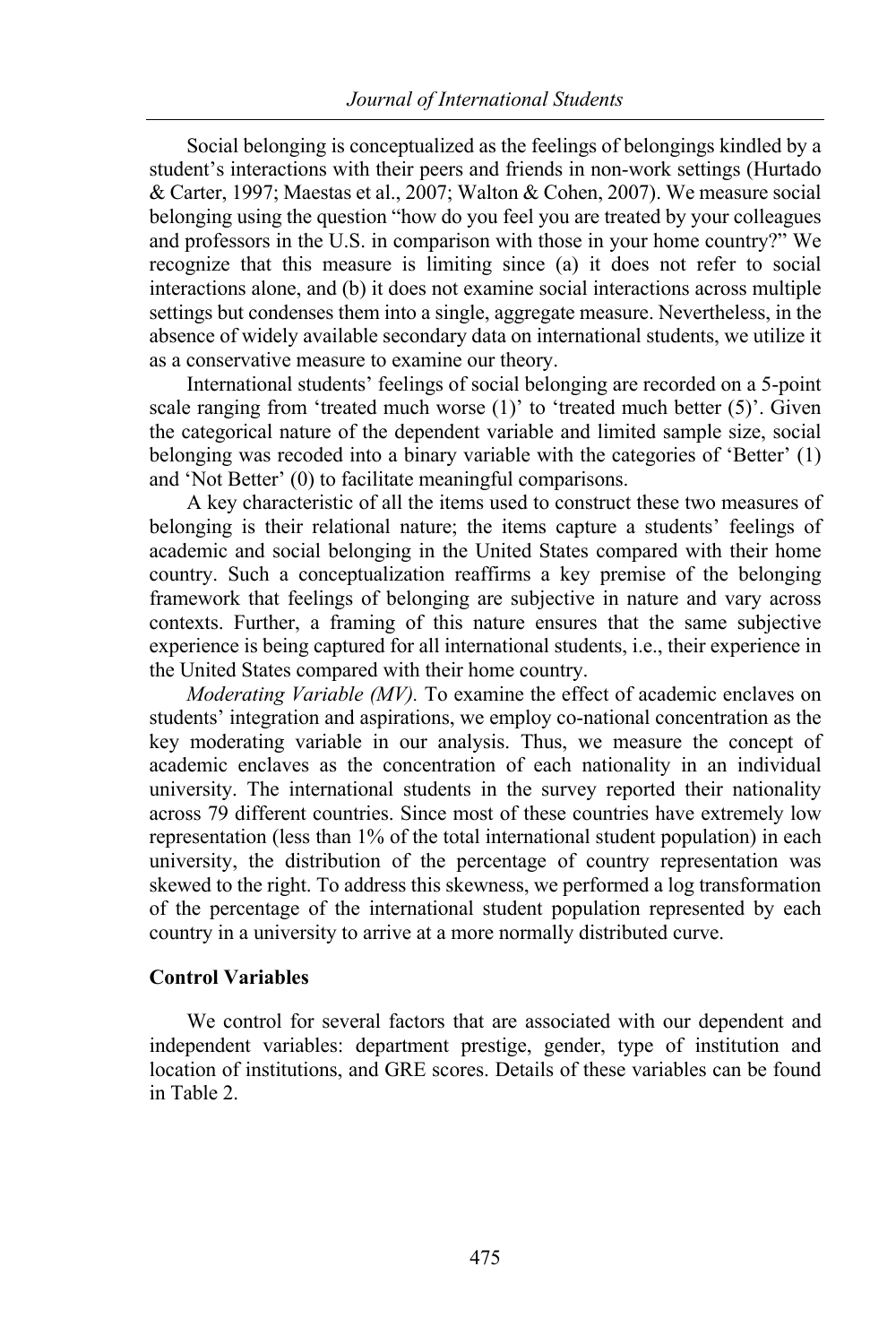| Variable              | Description and coding    | Frequency | $\frac{0}{0}$ | Mean  | S.D.  |  |
|-----------------------|---------------------------|-----------|---------------|-------|-------|--|
| Dependent variable    |                           |           |               |       |       |  |
| Aspirations           | International students'   |           |               |       |       |  |
| to stay in the        | plan to stay in the       |           |               |       |       |  |
| <b>United States</b>  | United States after       | 642       | 100           |       |       |  |
|                       | graduation. Binary        |           |               |       |       |  |
|                       | variable.                 |           |               |       |       |  |
|                       | No(0)                     | 68        | 11            |       |       |  |
|                       | Possible $(1)$            | 574       | 89            |       |       |  |
| Independent variables |                           |           |               |       |       |  |
| Academic              | International students'   |           |               |       |       |  |
| belonging             | feelings of belonging     |           |               |       |       |  |
|                       | engendered by             |           |               | 3.87  | 0.65  |  |
|                       | academic systems and      |           |               |       |       |  |
|                       | communities in the        | 642       |               |       |       |  |
|                       | United States compared    |           |               |       |       |  |
|                       | with their home           |           |               |       |       |  |
|                       | country. Continuous       |           |               |       |       |  |
|                       | variable.                 |           |               |       |       |  |
| Social                | International students'   |           |               |       |       |  |
| belonging             | feelings of belonging     |           |               |       |       |  |
|                       | engendered by social      |           |               |       |       |  |
|                       | interactions in the       | 642       |               |       |       |  |
|                       | United States compared    |           |               |       |       |  |
|                       | with their home           |           |               |       |       |  |
|                       | country. Dichotomous      |           |               |       |       |  |
|                       | variable.                 |           |               |       |       |  |
|                       | Not Better (0)            | 340       | 53            |       |       |  |
|                       | Better $(1)$              | 302       | 47            |       |       |  |
| Moderating variable   |                           |           |               |       |       |  |
| Academic              | Logged percentage of      |           |               |       |       |  |
| enclave               | international students    |           |               | 2.06  | 1.42  |  |
|                       | from each country in a    | 642       |               |       |       |  |
|                       | university (Co-national   |           |               |       |       |  |
|                       | Concentration).           |           |               |       |       |  |
|                       | Continuous variable.      |           |               |       |       |  |
| Control variables     |                           |           |               |       |       |  |
| Discipline            | Prestige of a             |           |               |       |       |  |
| prestige              | department within a       |           |               | 28.43 |       |  |
|                       | university in relation to | 642       |               |       | 17.62 |  |
|                       | the same department       |           |               |       |       |  |
|                       | across other U.S.         |           |               |       |       |  |

# **Table 2: Variables of Interest: Definitions and Descriptive Statistics**   $(N = 642)$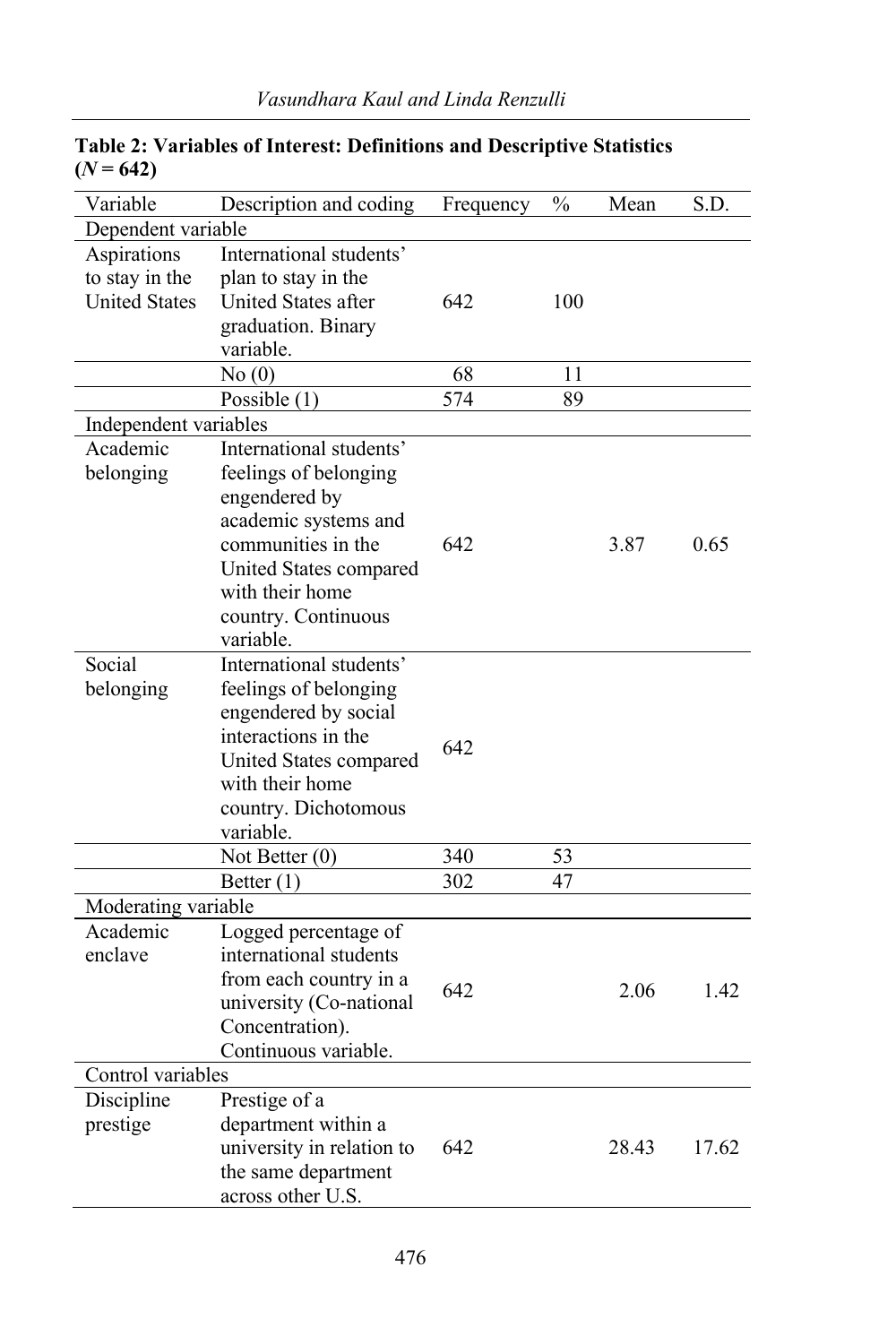| Variable                       | Description and coding    | Frequency | $\frac{0}{0}$ | Mean   | S.D. |
|--------------------------------|---------------------------|-----------|---------------|--------|------|
|                                | universities.             |           |               |        |      |
|                                | Continuous variable.      |           |               |        |      |
| Gender                         | Self-identified gender    |           |               |        |      |
|                                | identity of international | 642       | 100           |        |      |
|                                | students. Dichotomous     |           |               |        |      |
|                                | variable.                 |           |               |        |      |
|                                | Men $(0)$                 | 394       | 61            |        |      |
|                                | Women $(1)$               | 237       | 37            |        |      |
|                                | Do not want to respond    | 11        |               |        |      |
|                                | (88)                      |           | 2             |        |      |
| Type of                        | The funding status of a   |           |               |        |      |
| institution                    | university                | 642       | 100           |        |      |
|                                | Dichotomous variable.     |           |               |        |      |
|                                | Private $(0)$             | 192       | 30            |        |      |
|                                | Public $(1)$              | 450       | 70            |        |      |
| Location of                    | The location of a         |           |               |        |      |
| institution                    | university                | 642       | 100           |        |      |
|                                | Dichotomous variable.     |           |               |        |      |
|                                | Rural $(0)$               | 222       | 35            |        |      |
|                                | Urban $(1)$               | 420       | 65            |        |      |
| <b>GRE</b><br>$Score$ —        | The average GRE           |           |               |        |      |
|                                | quantitative score of all | 642       |               | 157.19 | 5.30 |
|                                | test takers from each     |           |               |        |      |
| Quantitative                   | country                   |           |               |        |      |
| <b>GRE</b><br>Score—<br>Verbal | The average GRE           |           |               |        |      |
|                                | verbal score of all test  | 642       |               | 147.15 | 3.44 |
|                                | takers from each          |           |               |        |      |
|                                | country                   |           |               |        |      |

*Journal of International Students*

#### *Data Analysis*

The analysis of this study proceeds in two steps. First, we examine the relationship of academic and social belonging with students' aspirations to stay in the Unite States (H1a and H1b). We then analyze how co-national concentration moderates this relationship (H2a and H2b). Since aspirations to stay in the United States is a nominal variable, we employ multinomial logistic regression models to test all our hypotheses and calculate the predicted probabilities of aspiring to stay in the United States across different degrees of belonging. In addition to aforementioned theoretical reasons, we run separate models for academic and social belonging because there is a moderate amount of correlation (polyserial correlation of 0.5.) between the two variables. To account for clustering and heteroscedasticity, we use robust standard errors in our models.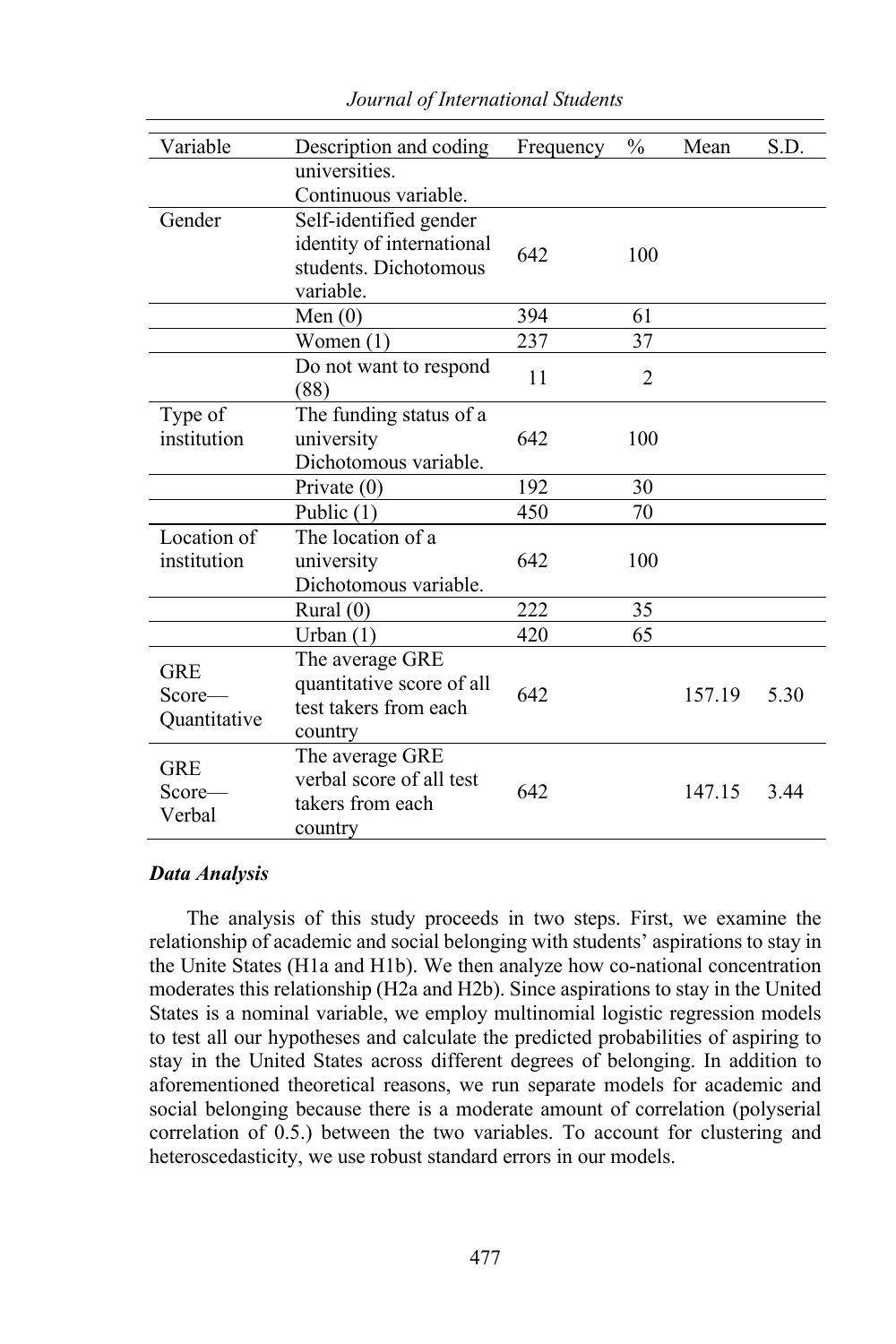All analyses rely on predicted probabilities and marginal effects. Marginal effects represent the difference between two predictions. While marginal effects are identical to regression coefficients in linear regression models, this is not the case when nonlinearities are introduced in the models. We examine the association between belonging and aspirations (H1a and H1b) by interpreting the coefficients of the belonging variables in the predicted probabilities metric and computing its marginal effect. For our second set of hypotheses (H2a and H2b), we test how the association between belonging and aspirations varies depending on the size of a student's co-national community, our measure of academic enclaves. Although we include the interaction term between co-national concentration and belonging in the logit models, we do not utilize its coefficient to draw conclusions about the significance of statistical interaction because it "does not provide a test for whether the effect differs in the predicted probability metric" (Mize, 2019, p. 98).

Instead, we test for equality of multiple marginal effects. The first effect that we examine, i.e., first level differences, is the marginal effect of the belonging on the aspirations (DV) at different levels of co-national concentration (MV). In the case of second level difference, we use Wald's test to examine whether these firstlevel differences are significantly different across levels of co-national concentration (Berry et al., 2010; Long & Freese, 2014; Mize, 2019). More specifically, we test whether the marginal effect of belonging when co-national concentration is 5 is significantly different from the marginal effect of belonging when co-national concentration is 0.

Predicted probabilities and marginal effects are computed using Stata's 16.1 margins command and Long and Freese's (2014) user-written command for Stata called mtable (program name is spost13). The Wald's tests underlying the computation of second differences are evaluated using the user-written command mlincom within the spost13 program (Long & Freese, 2014).

## **RESULTS**

#### **Importance of Belonging**

We find support for the first set of hypotheses that greater feelings of belonging—academically and socially—are more likely to be associated with stronger aspirations to stay in the United States after graduation (H1a and H1b respectively). In Figure 1A, we see that international students who report one unit higher on academic belonging than their peers have a 0.115 higher probability of aspiring to stay in the United States ( $p < 0.001$ ) (Figure 1). Further, students who are higher on the academic belonging scale are significantly less likely than their peers to feel undecided about their aspirations to persist in the country (ME =  $-0.101$ ,  $p \le 0.001$ ). Overall, the more a student feels like they belong academically, the more likely they are to aspire to stay in the country and less likely to feel undecided about their future plans.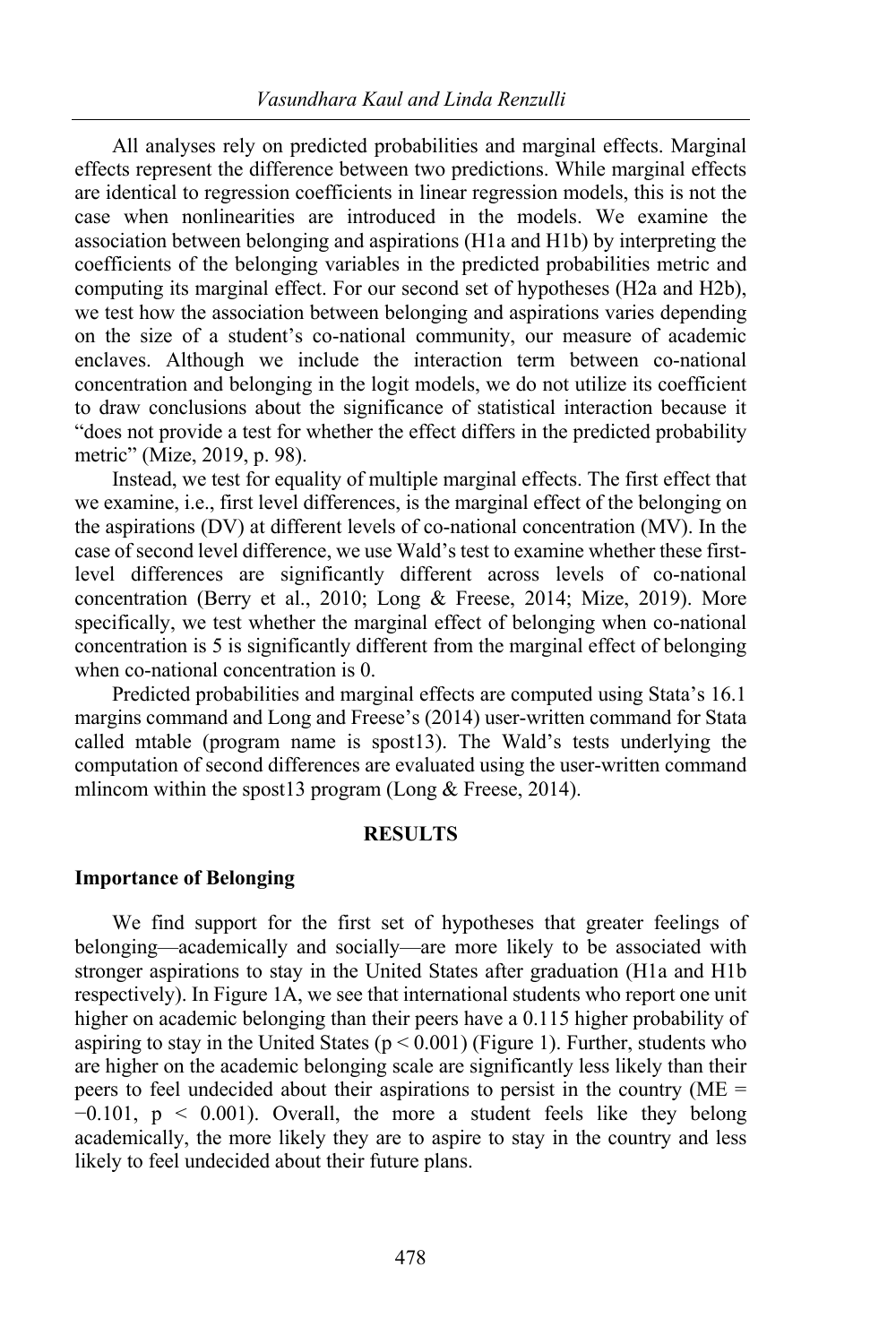

**Figure 1: Probability of Aspiring to Stay in the United States Based on Feelings of Belonging**

*Note*: Outcomes for social belonging with significant differences are starred

We find a similar positive relationship between social belonging and the aspirations to persist in the United States. In Figure 1B, we see that international students who report 'better' levels of social belonging in the United States compared with their home country have a 0.152 higher probability of aspiring to stay in the United States ( $p < 0.001$ ) and 0.057 lower probability of aspiring to leave ( $p < 0.05$ ) than international students with 'not better' levels of social belonging. Students with better levels of social belonging also have a 0.095 lower probability ( $p < 0.05$ ) of feeling undecided about their future aspirations compared with their less socially integrated peers.

Thus, our findings corroborate the importance of feelings of belonging in ensuring the persistence of international students. Students who feel more like they belong in the United States—academically or socially—are more likely to aspire to stay in the country upon graduation.

#### **Academic Enclave Effect**

Our second set of hypotheses propose that academic enclaves, as measured by co-national concentration, will have a positive moderating effect on the association between feelings of belonging and aspirations. Thus, the marginal effect of belonging on aspirations should be larger as co-national concentration increases. We anticipate that international students who feel like they belong more are less likely to want to leave the United States after graduation and more likely to want to stay when they are enrolled in universities with a larger share of conationals than universities with a smaller share.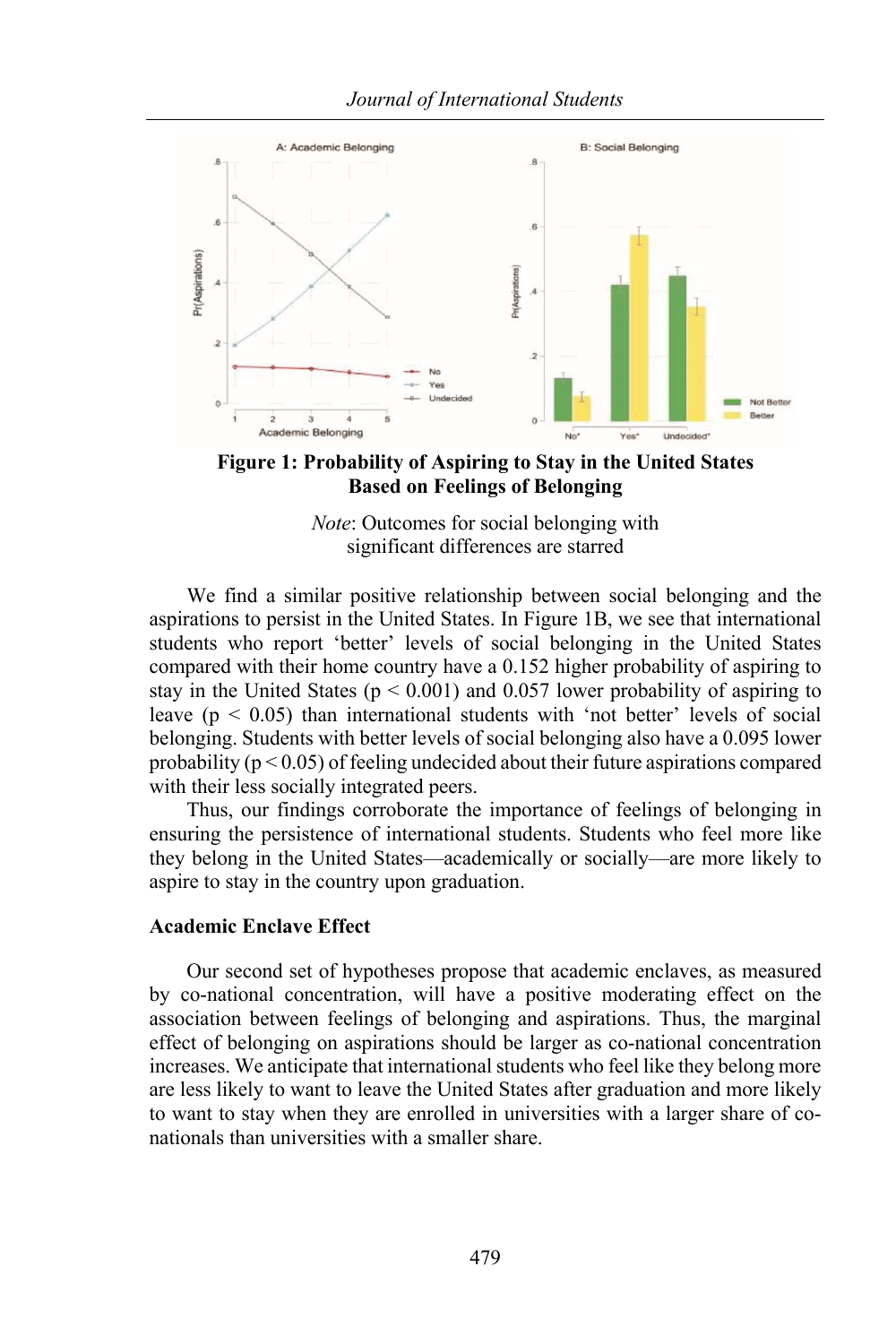The results only provide support for our social belonging hypothesis (H2b). In our test for H2a, the marginal effect of academic belonging for all categories of aspirations does not change significantly between high and low levels of conational concentration. Thus, there exists no moderating effect of co-national concentration on the association between academic belonging and aspirations.

However, we find support for the social belonging hypothesis albeit through a different pathway, i.e., co-national concentration shapes the effect of social belonging on aspirations to not stay in the United States/leave the United States after graduation instead of the aspiration to stay in the United States. At initial levels of co-national concentration, the marginal effect of social belonging (better—not better) on aspirations to not stay is negative and significant at  $\alpha$  < 0.1 (see Mize, 2016 for significant testing approaches).<sup>1</sup> Thus, students who report better levels of social belonging have a lower probability of aspiring to leave after graduation than those who report not better levels of social belonging. After the logged value of co-national concentration exceeds 2, this marginal effect is no longer significant (dotted section of Figure 2).

To ascertain whether these changes in the marginal effect of social belonging are meaningful, we compute the difference between the marginal effects of social belonging at the highest (5) and lowest level of co-national concentration (0) and find the difference to be significantly different (second difference =  $0.132$ , p < 0.1). The second level difference is not significant for the remaining outcome categories of 'Yes' and 'Undecided' and thus not reported here. In keeping with H2b, we conclude that the effect of social belonging on a student's aspirations varies based on the size of their academic enclaves made up of co-nationals. However, the moderation does not take the pathway we had anticipated, i.e., the association between social belonging and aspirations does not become stronger as the density of academic enclave increases.

Nevertheless, a closer examination of the factors driving the changes in the marginal effect of social belonging still lends support to the positive role of dense academic enclaves in ensuring international student persistence. The probability of aspiring to leave/not stay for students with 'better' levels of social belonging (blue line in Figure 2) does not vary at different degrees of co-national concentration. However, as the size of the co-national concentration increases, students who report 'not better' levels of social belonging are less likely to aspire to want to leave.

<sup>&</sup>lt;sup>1</sup> Marginal effects of social belonging outcome category 'No': (a) ME at concentration 0 = −0.128 (*p* < 0.05); (b) ME at concentration 1 = −0.078 (*p* < 0.05); (c) ME at concentration  $2 = -0.042$  ( $p < 0.1$ ); (d) ME at concentration  $3 = -0.019$ ; (e) ME at concentration  $4 = -0.004$ ; and ME at concentration  $5 = 0.004$ .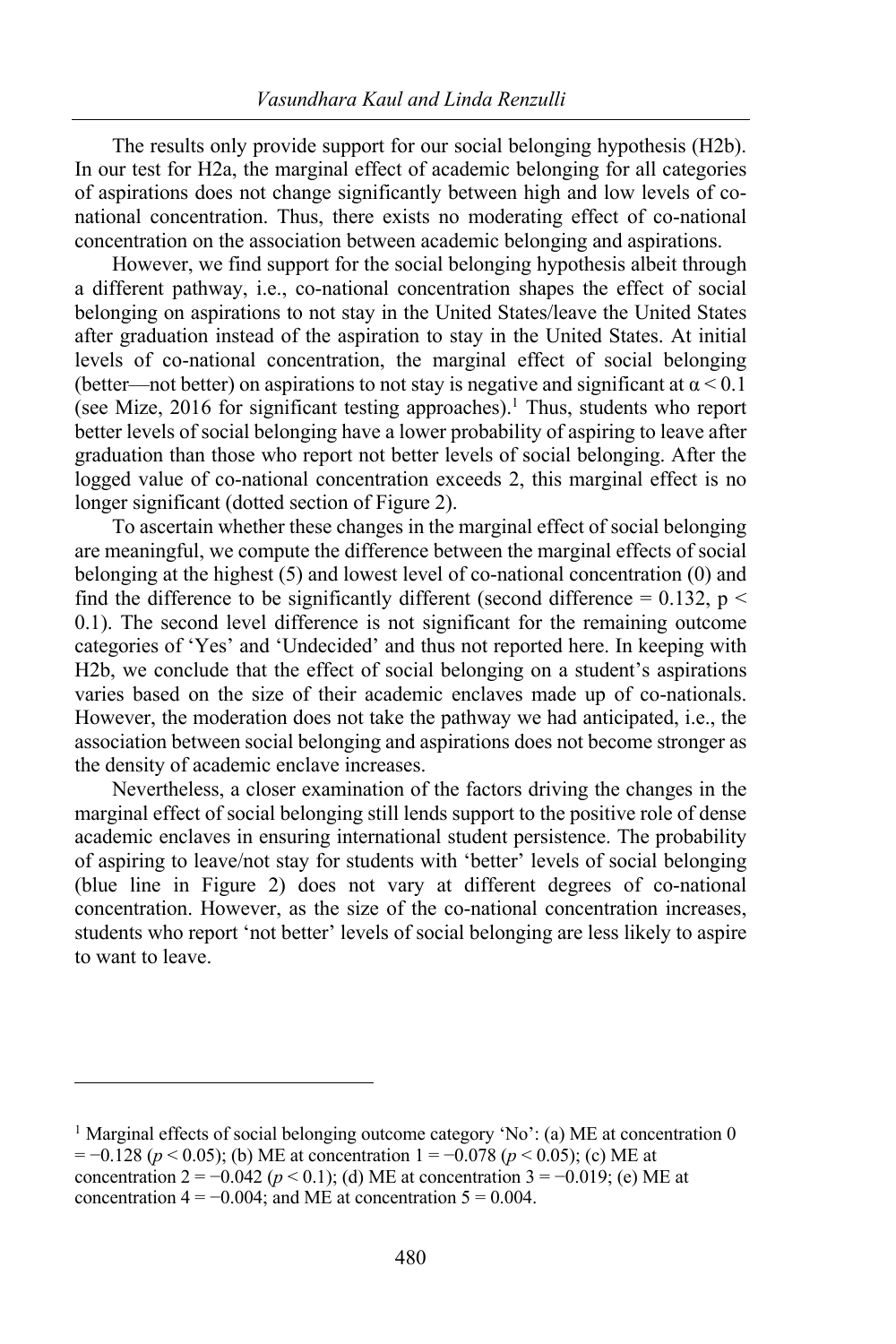

**Figure 2: Probability of Aspiring to Stay in the United States Across Social Belonging and Co-National Concentration**

*Note*: Group difference (better vs. less better) is significant at the  $p < 0.1$  level when lines are solid

Thus, changes in the marginal effect of social belonging are driven by two unanticipated factors. First, only the aspirations of students who experience lower social belongingness change in response to an increasing presence of co-nationals. Students who report stronger feelings of belonging are less likely to be influenced by the presence or absence of co-nationals. Second, co-nationals do not bolster the aspirations of students with low levels of social belongingness to "stay" in the United States. Instead, academic enclaves temper international students' "desire to leave" but that is also only up to the point when they become as well-adjusted as their peers. We refer to these dual paths of persistence that emerge when we account for heterogeneity in the presence and experiences of international students as the "academic enclave effect."

#### **DISCUSSION AND CONCLUSION**

Our findings demonstrate the importance of "academic enclaves" in ensuring the persistence of international graduate students in the United States. Building on scholarship that emphasizes the importance of co-nationals in improving academic outcomes, reducing loneliness, and bolstering the psycho-social wellbeing of international students (Glass & Gesing, 2018; Kaya, 2020; Khanal & Gaulee, 2019; Wang & Freed, 2021), we draw attention to the positive association between feelings of belonging (academic and social) and the persistence of graduate international students. Our examination of international student persistence extends into aspirations to stay in the United States upon graduation. We emphasize the importance of this extension because factors contributing to the transition of international students into the American labor market, beyond legal factors, remain underexamined (Wadhwa et al., 2009).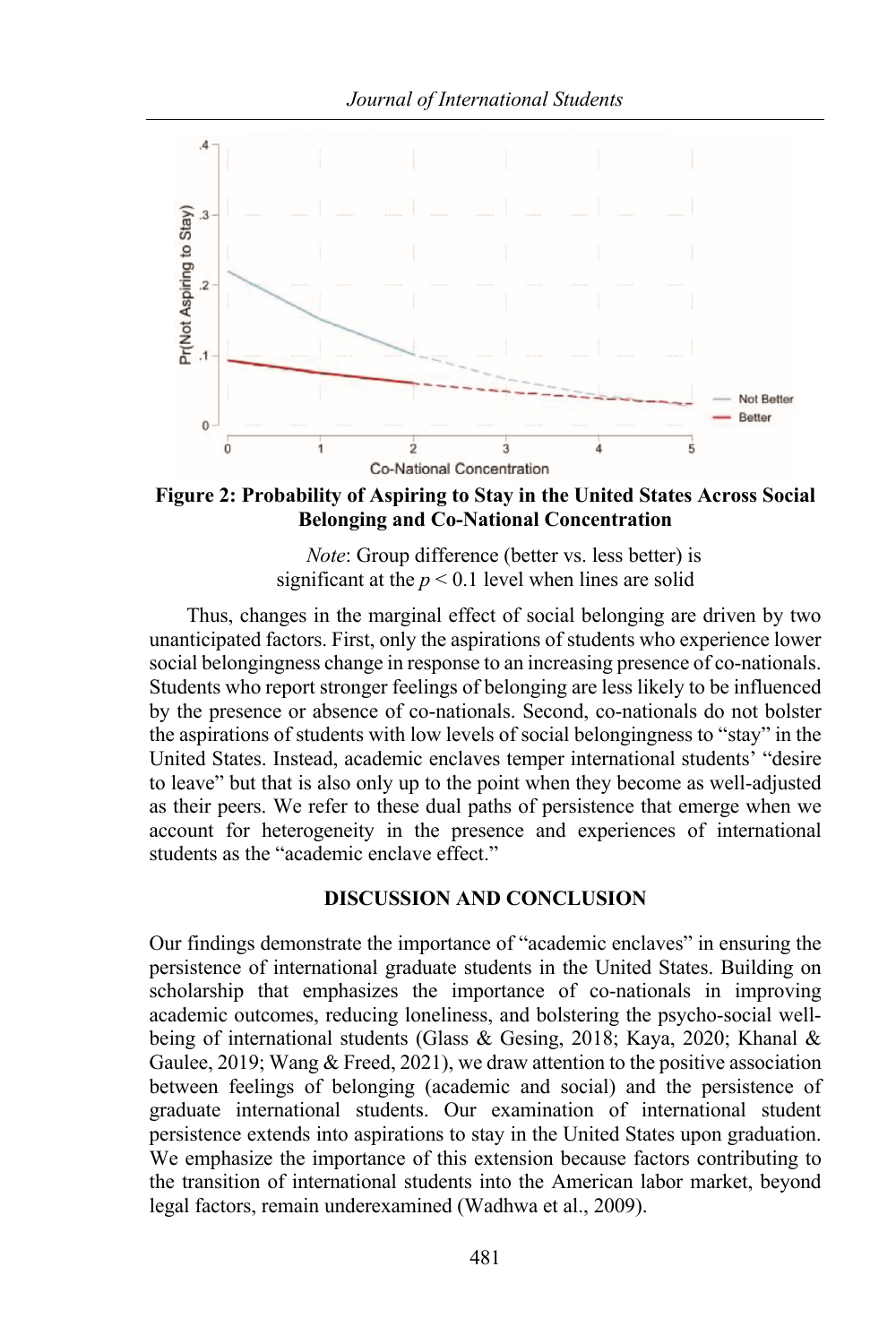By accounting for the heterogeneity in the distribution of the international student community across universities, we are also able to establish a more nuanced model of international student persistence. We find that students with lower levels of social belonging are more likely to persist in the United States, when they are enrolled in universities with a higher density of co-nationals. In contrast, co-national density does not have a significant bearing on the aspirations of students with higher levels of social belonging. We refer to these dual paths of persistence as the "academic enclave effect" because we conceptualize conational communities as "academic enclaves" that support international students in the same way ethnic enclaves support immigrant communities (Hikido, 2018; Kosta, 2019). However, academic enclaves differ from ethnic enclaves on account of the "enclave ceiling effect" present in the former—co-national communities only shape the likelihood of persistence for those students who are experiencing a certain level of paucity in their social belonging and have no bearing on socially well-integrated international students.

#### **Limitations**

The analysis presented in this paper is based on cross-sectional data and therefore associational and not causal. Further, given the sampling frame, our results are generalizable only to the experiences of international graduate students enrolled in universities with relatively large international student populations. Another limitation lies in the measure of aspirations. Aspirations to not leave do not imply that students are more likely to stay—they could simply feel undecided. Nevertheless, the reduced probability of leaving is still a movement in the direction to retain valuable, yet overlooked, members of the American society (Hagedorn  $\&$  Lee, 2005). Finally, we also recognize that individuals of the same nationality can be of different racial identities and that these identities shape their feelings of belonging and persistence within U.S. higher education institutions (Mwangi, 2016). Although we focus on the national identity of international students, we hope that future research will take a closer look at how racial dynamics influence the academic enclave effect.

#### **Implications and Future Research**

Our findings demonstrate the important relationship between feelings of belonging and the persistence of international students, not only toward the completion of their degrees but also in terms of aspiring toward transitioning into the American labor market. Second, our explicit focus on the graduate international student population addresses an important gap in the international student scholarship that is predominantly focused on undergraduate students' experiences.

Finally, recognition of the academic enclave effect extends our understanding of how co-nationals influence international students' experiences in the United States. The pivotal role of co-nationals in creating inclusive spaces for international students where they feel like they belong is well established (Glass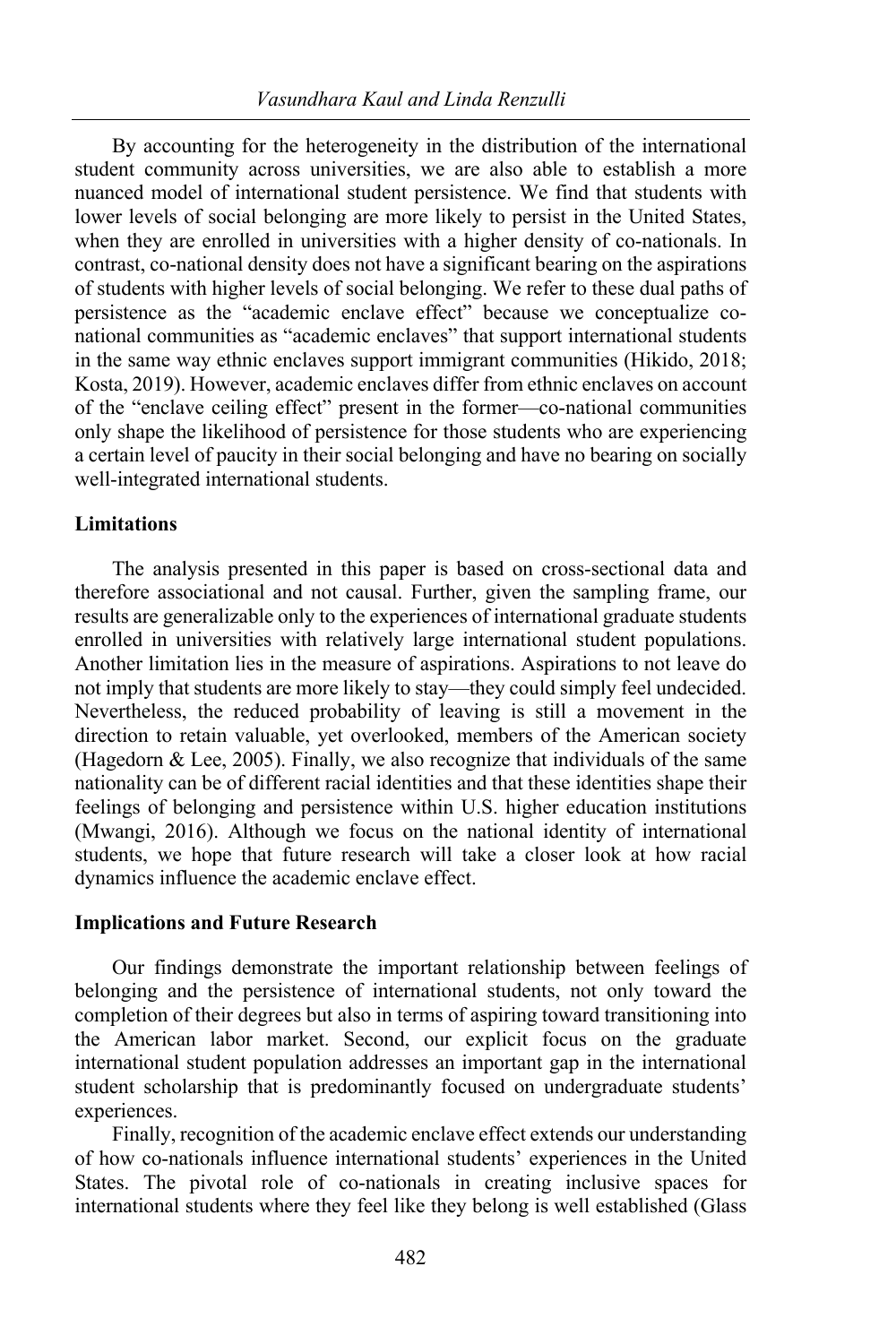et al., 2013; Kaya, 2020; Rivas et al., 2019; Tang et al., 2018). Evidence also indicates that international students' reliance on their co-nationals as a primary source of social support changes as their duration of stay in the United State increases (Bhochhibhoya et al., 2017; Le et al., 2016). We contribute to this knowledge about co-national communities' influence on international students' experiences by demonstrating how variations in their density have implications on international students' persistence.

At a broader policy level, the discourse on the persistence of international students is often focused on visa and immigration policies. Our results demonstrate the importance of meso-level, institutional factors—the presence conational communities—in shaping international students' aspirations to stay in the United States. International graduate students, especially those pursuing doctoral programs, spend long durations of time in the United States and are an integral component of American society. Future research should inquire into additional university-level factors that would similarly encourage international students to aspire for a life in the United States beyond degree attainment.

By highlighting the heterogeneity in international students' experiences and their differing responses to increasing co-national presence, we facilitate future research into other factors that engender variations in this community's experiences. In particular, future research should examine the factors that shape the persistence of students with higher levels of social belonging. It is critical to identify the factors engendering variations in international students' experiences so that universities can develop more inclusive policies and structures to best support all groups of international students instead of treating them a homogenous community.

# **REFERENCES**

- Anderman, L. H., & Freeman, T. M. (2004). Students' sense of belonging in school. In P. R. Pintrich & M. L. Maehr (Eds.), *Advances in motivation and achievement. Motivating students, improving schools: The legacy of Carol Midgley* (Vol. 13, pp. 27–63). Elsevier.
- Andersson, R., Musterd, S., & Galster, G. (2014). Neighbourhood ethnic composition and employment effects on immigrant incomes. *Journal of Ethnic and Migration Studies, 40*(5), 710–736. https://doi.org/ 10.1080/1369183X.2013.830503
- Bécares, L., & Nazroo, J. (2013). Social capital, ethnic density and mental health among ethnic minority people in England: A mixed-methods study. *Ethnicity & Health, 18*(6), 544–562. https://doi.org/10.1080/13557858.2013.828831
- Berry, W. D., DeMerrit, J. H. R., & Esarey, J. (2010). Testing for interaction in binary logit and probit models: Is a product term essential? *American Journal of Political Science, 54*, 248–266. https://doi.org/10.1111/j.1540-5907. 2009.00429.x
- Bhochhibhoya, A., Dong, Y., & Branscum, P. (2017). Sources of social support among international college students in the United States. *Journal of International Students, 7*(3), 671–686. https://doi.org/10.5281/zenodo.570032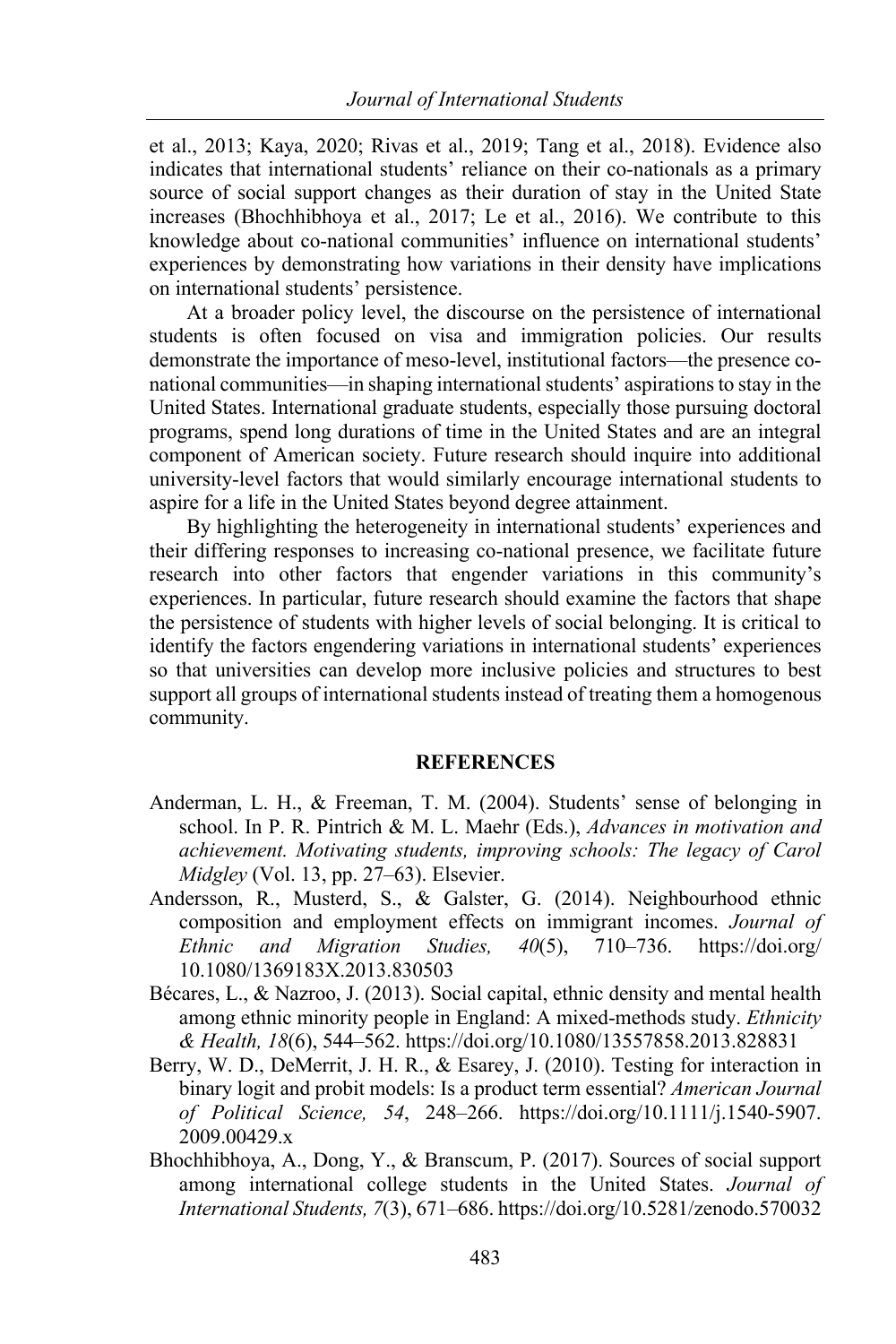- Bista, K., & Foster, C. (2011). Issues of international student retention in American higher education. *The International Journal of Research and Review, 7*(2), 1–10. Available at SSRN: https://ssrn.com/abstract=1958362
- Bouk, F. E., Vedder, P., & Poel, Y. T. (2013). The networking behavior of Moroccan and Turkish immigrant entrepreneurs in two Dutch neighborhoods: The role of ethnic density. *Ethnicities, 13*(6), 771–794. https://doi.org/ 10.1177/1468796812471131
- Brunsting, N. C., Smith, A. C., & Zachry, C. (2018). An academic and cultural transition course for international students: Efficacy and socio-emotional outcomes. *Journal of International Students, 8*(4), 1497–1521. https://doi.org/ 10.5281/zenodo.1467805
- Cho, J., & Yu, H. (2015). Roles of university support for international students in the United States: Analysis of a systematic model of university identification, university support, and psychological well-being. *Journal of Studies in International Education, 19*(1), 11–27. https://doi.org/10.1177/10283153 14533606
- Das-Munshi, J., Becares, L., Dewey, M. E., Stansfeld, S. A., & Prince, M. J. (2010). Understanding the effect of ethnic density on mental health: Multilevel investigation of survey data from England. *British Medical Journal, 341*, c5367. https://doi.org/10.1136/bmj.c5367
- Du, Y., & Wei, M. (2015). Acculturation, enculturation, social connectedness, and subjective well-being among Chinese international students. *The Counseling Psychologist, 43*(2), 299–325. https://doi.org/10.1177/ 0011000014565712
- Garcia, H. A., Garza, T., & Yeaton-Hromada, K. (2019). Do we belong? A conceptual model for international students' sense of belonging in community colleges. *Journal of International Students, 9*(2), 460–487. https:// doi.org/10.32674/jis.v9i2.669
- Geven, S., Kalmijn, M., & Tubergen, T. (2016). The ethnic composition of schools and students' problem behaviour in four European countries: The role of friends. *Journal of Ethnic and Migration Studies, 42*(9), 1473–1495. https://doi.org/10.1080/1369183X.2015.1121806
- Giddens, A. (1979). *Central Problems in Social Theory: Action, structure and contradiction in social analysis*. Berkeley: University of California Press.
- Glass, C. R., Buus, S., & Braskamp, L. A. (2013). Uneven experiences: What's missing and what matters for today's international students. Global Perspective Institute.
- Glass, C. R., & Gesing, P. (2018). The development of social capital through international students' involvement in campus organizations. *Journal of International Students, 8*(3), 1274–1292. https://doi.org/10.5281/zenodo. 1254580
- Guo, S., & Chase, M. (2011). Internationalisation of higher education: Integrating international students into Canadian academic environment. *Teaching in Higher Education, 16*(3), 305–318. https://doi.org/10.1080/13562517. 2010.546524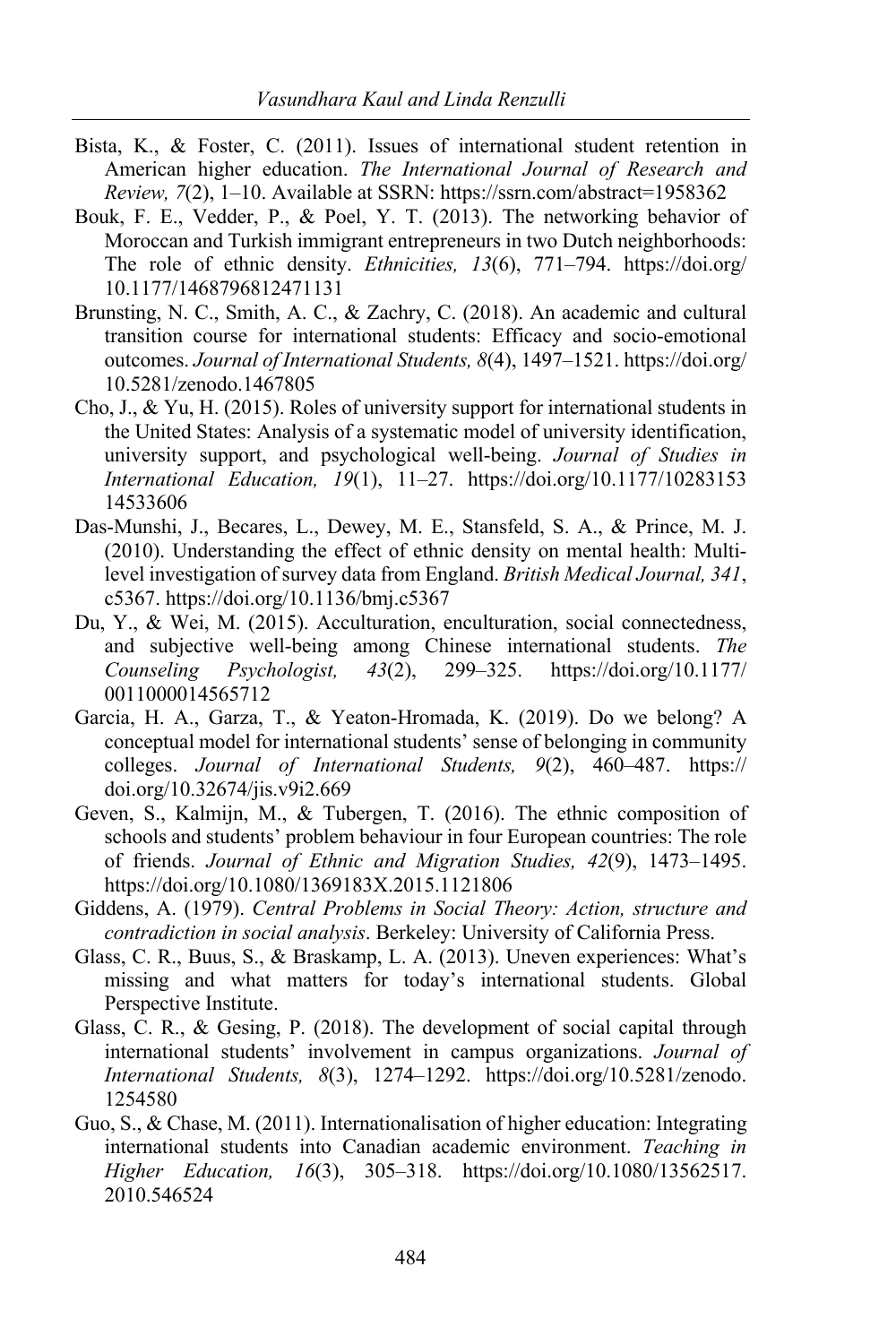- Hagedorn, L. S., & Lee, M.-C. (2005). International community college students: The neglected minority? In *Online Submission*. ERIC: Institution of Education Sciences. https://eric.ed.gov/?id=ED490516
- Han, X., & Appelbaum, R. P. (2016). *Will they stay or will they go? : International STEM students are up for grabs* (p. 50). Ewing Marion Kauffman Foundation.
- Han, X., Appelbaum, R. P., Stocking, G., & Gebbie, M. (2015). *International STEM graduate student in the United States Survey 2015*. Inter-university Consortium for Political and Social Science Research. http://doi.org/10.3886/E43668V1
- Hausmann, L. R. M., Schofield, J. W., & Woods, R. L. (2007). Sense of belonging as a predictor of intentions to persist among African American and White First-Year college students. *Research in Higher Education, 48*(7), 803–839. https://doi.org/10.1007/s11162-007-9052-9
- Hikido, A. (2018). Entrepreneurship in South African township tourism: The impact of interracial social capital. *Ethnic and Racial Studies, 41*(14), 2580– 2598. https://doi.org/10.1080/01419870.2017.1392026
- Horne, S. V., Shuhui Lin, Anson, M., & Jacobson, W. (2018). Engagement, satisfaction, and belonging of international undergraduates at U.S. research universities. *Journal of International Students, 8*(1), 351–374. https://doi.org/10.5281/zenodo.1134313
- Hurtado, S., & Carter, D. F. (1997). Effects of college transition and perceptions of the campus racial climate on Latino college students' sense of belonging. *Sociology of Education, 70*(4), 324–345. https://doi.org/10.2307/2673270
- Institute of International Education. (2020a). *International scholars trends, 1999/00–2019/20* (Open Doors Report on International Educational Exchange). https://opendoorsdata.org/data/international-scholars/international-scholarstrends/
- Institute of International Education. (2020b). *Leading places of origin of international scholars, 2000/01–2019/20* (Open Doors Report on International Educational Exchange). https://opendoorsdata.org/data/ international-scholars/leading-places-of-origin/
- Institute of International Education. (2020c). *Top 25 institutions hosting international students, 2000/01—2019/20* (Open Doors Report on International Educational Exchange). https://opendoorsdata.org/data/ international-students/leading-institutions/
- Johnson, D. R., Soldner, M., Leonard, J. B., Alvarez, P., Inkelas, K. K., Rowan-Kenyon, H. T., & Longerbeam, S. D. (2007). Examining sense of belonging among first-year undergraduates from different racial/ethnic groups. *Journal of College Student Development, 48*(5), 525–542. https://doi.org/ 10.1353/csd.2007.0054
- Kaya, J. (2020). Inside the international student world: Challenges, opportunities, and imagined communities. *Journal of International Students, 10*(1), 124–144. https://doi.org/10.32674/jis.v10i1.1031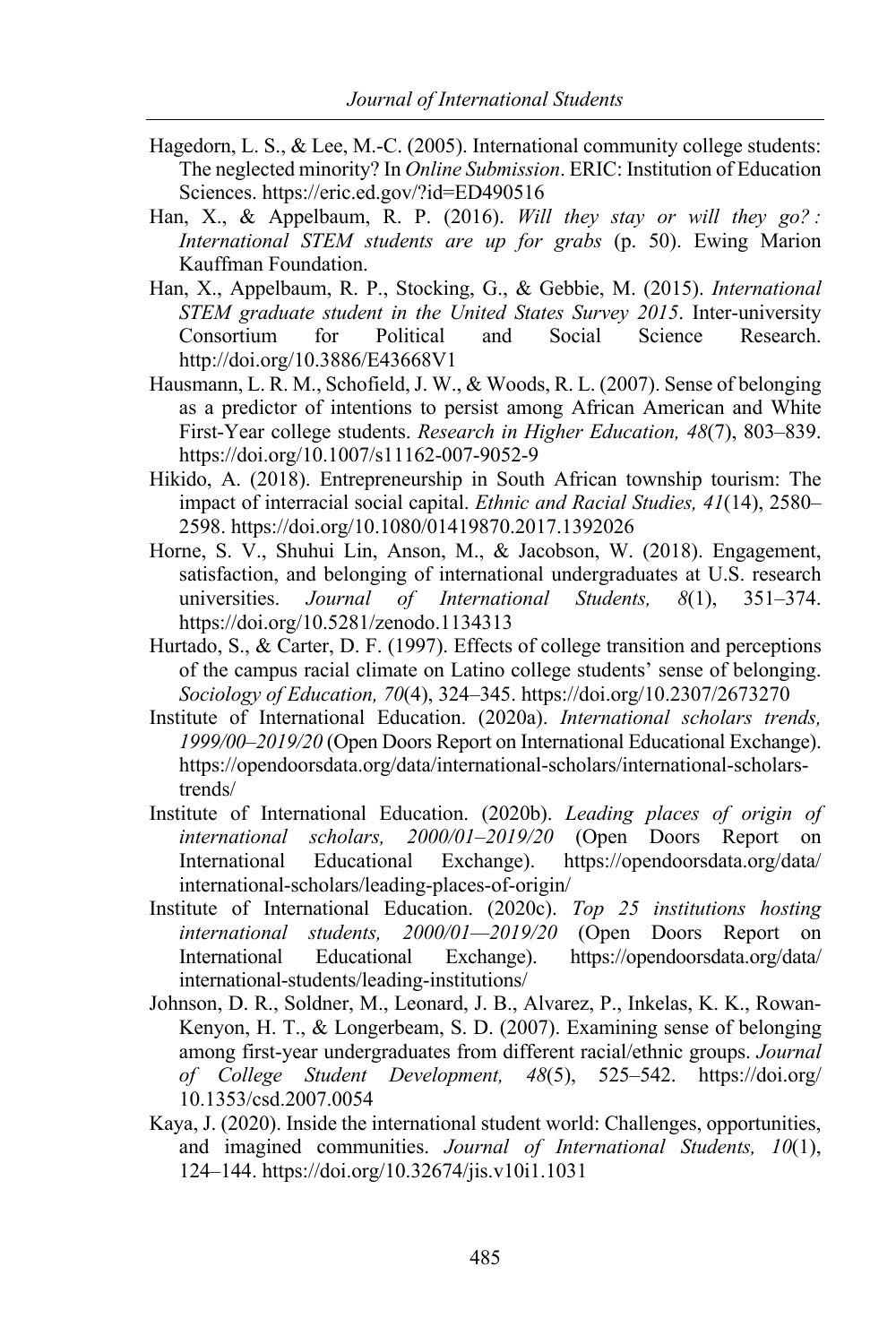- Khanal, J., & Gaulee, U. (2019). Challenges of international students from predeparture to post-study: A literature review. *Journal of International Students, 9*(2), 560–581. https://doi.org/10.32674/jis.v9i2.673
- Kosta, E. B. (2019). Becoming Italian, becoming American: Ethnic affinity as a strategy of boundary making. *Ethnic and Racial Studies, 42*(5), 801–819. https://doi.org/10.1080/01419870.2018.1432871
- Le, A. T., LaCost, B. Y., & Wismer, M. (2016). International female graduate students' experience at a Midwestern University: Sense of belonging and identity development. *Journal of International Students, 6*(1), 128–152. https://doi.org/10.32674/jis.v6i1.485
- Long, J. S., & Freese, J. (2014). Regression models for categorical dependent variables using Stata (Third). Stata Press.
- Maestas, R., Vaquera, G. S., & Zehr, L. M. (2007). Factors impacting sense of belonging at a hispanic-serving institution. *Journal of Hispanic Higher Education, 6*(3), 237–256. https://doi.org/10.1177/1538192707302801
- Mamiseishvili, K. (2012). International student persistence in U.S. Postsecondary Institutions. *Higher Education, 64*, 1–17. https://doi.org/10.1007/s10734-011- 9477-0
- Mize, T. D. (2016). Sexual orientation in the labor market. *American Sociological Review, 81*(6), 1132–1160. https://doi.org/10.1177/0003122416674025
- Mize, T. D. (2019). Best practices for estimating, interpreting, and presenting nonlinear interaction effects. *Sociological Science, 6*, 81–117. https:// doi.org/10.15195/v6.a4
- Museus, S. D., Yi, V., & Saelua, N. (2017). The impact of culturally engaging campus environments on sense of belonging. *The Review of Higher Education, 40*(2), 187–215. https://doi.org/10.1353/rhe.2017.0001
- Mwangi, C. A. G. (2016). Exploring sense of belonging among Black International Students at an HBCU. *Journal of International Students, 6*(4), 1015–1037. https://doi.org/10.32674/jis.v6i4.332
- Page, A. G. (2019). Ethnic enclaves transcending space Chinese international students' social networks in a European University town. *Asian Ethnicity, 20*(4), 418–435. https://doi.org/10.1080/14631369.2019.1570816
- Portes, A., & Jensen, L. (1989). The enclave and the entrants: Patterns of ethnic enterprise in Miami before and after Mariel. *American Sociological Review, 54*(6), 929–949. https://doi.org/10.2307/2095716
- Portes, A., & Manning, R. D. (2013). The Immigrant Enclave: Theory and Empirical Examples. In J. Lin & C. Mele (Eds.), *The Urban Sociology Reader* (Second, pp. 202–213). New York: Routledge.
- Rivas, J., Hale, K., & Burke, M. G. (2019). Seeking a sense of belonging: Social and cultural integration of international students with American College Students. *Journal of International Students, 9*(2), 682–704. https://doi.org/10.32674/jis.v9i2.943
- Rosenberg, M., & McCullough, B. C. (1981). Mattering: Inferred significance and mental health among adolescents. *Research in Community & Mental Health, 2*, 163–182.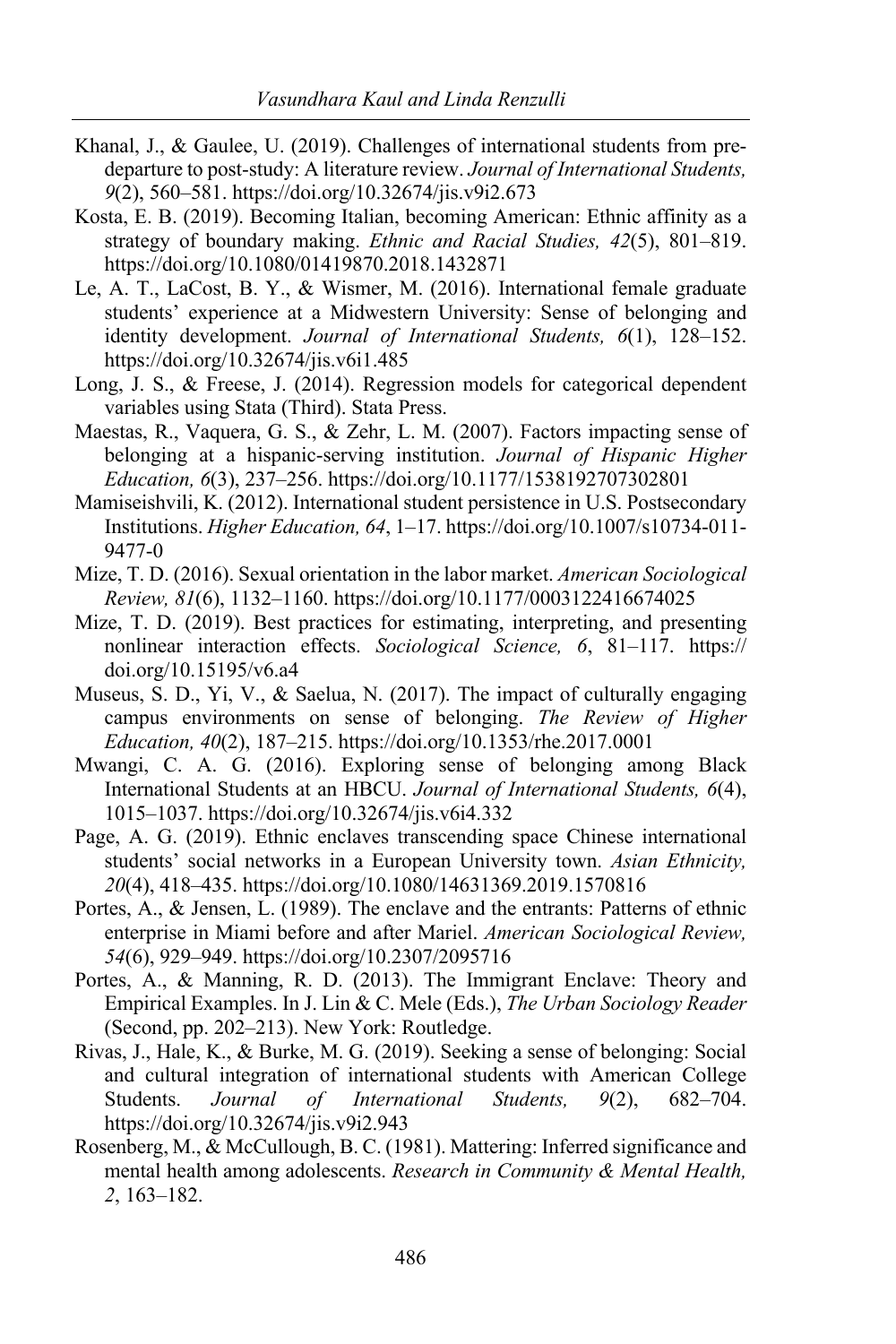- Rose-Redwood, C. R., & Rose-Redwood, R. S. (2013). Self-segregation or global mixing?: Social interactions and the international student experience. *Journal of College Student Development, 54*(4), 413–429. https://doi.org/ 10.1353/csd.2013.0062
- Srivastava, S. K., Srivastava, A. K., Minerick, A., & Schulz, N. (2010). Recruitment and retention of international graduate students in US universities. *International Journal of Engineering Education, 26*(6), 1561–1574. https://krex.k-state.edu/dspace/bitstream/handle/2097/7514/ SchulzIJEE2010.pdf?sequence=1
- Strayhorn, T. L. (2008). Fittin' in: Do diverse interactions with peers affect sense of belonging for Black men at predominantly White Institutions? *NASPA Journal, 45*(4), 501–527. https://doi.org/10.2202/1949-6605.2009
- Strayhorn, T. L. (2012). College students' sense of belonging: A key to educational success for all students. Routledge. https://doi.org/10.4324/ 9780203118924
- Strayhorn, T. L., Long III, L. L., Kitchen, J. A., Williams, M. S., & Stenz, M. E. (2013). *Academic and social barriers to Black and Latino Male Collegians' success in engineering and related STEM fields*. 120th ASEE Annual Conference and Exposition, Atlanta, GA. https://commons.erau.edu/ publication/295
- Tang, X., Collier, D. A., & Witt, A. (2018). Qualitative study on Chinese students' perception of U.S. university life. *Journal of International Students, 8*(1), 151–174. https://doi.org/10.5281/zenodo.1134279
- Toussaint-Comeau, M. (2008). Do ethnic enclaves and networks promote immigrant self-employment? *Economic Perspectives, 32*(4), 30. Available at SSRN: https://ssrn.com/abstract=1297315
- Wadhwa, V., Saxenian, A., Freeman, R., & Salkever, A. (2009). *Losing the world's best and brightest: America's new immigrant entrepreneurs, Part V*. Ewing Marie Kauffman Foundation. https://www.immigrationresearch. org/report/other/losing-worlds-best-and-brightest-americas-new-immigrantentrepreneurs-part-v
- Walton, G. M., & Cohen, G. L. (2007). A question of belonging: Race, social fit, and achievement. *Journal of Personality and Social Psychology, 92*(1), 82– 96. https://doi.org/10.1037/0022-3514.92.1.82
- Wang, X., & Freed, R. (2021). A Bourdieusian analysis of the sociocultural capital of Chinese international graduate students in the United States. *Journal of International Students, 11*(1), 41–59. https://doi.org/10.32674/ jis.v11i1.952
- Yao, C. W. (2016). Unfulfilled expectations: Influence of Chinese international students' roommate relationships on sense of belonging. *Journal of International Students, 6*(3), 762–778. https://doi.org/10.32674/jis.v6i3.355
- Zhao, C., Kuh, G. D., & Carini, R. M. (2005). A comparison of international student and American student engagement in effective educational practices. *The Journal of Higher Education, 76*(2), 209–231. https://doi.org/ 10.1353/jhe.2005.0018